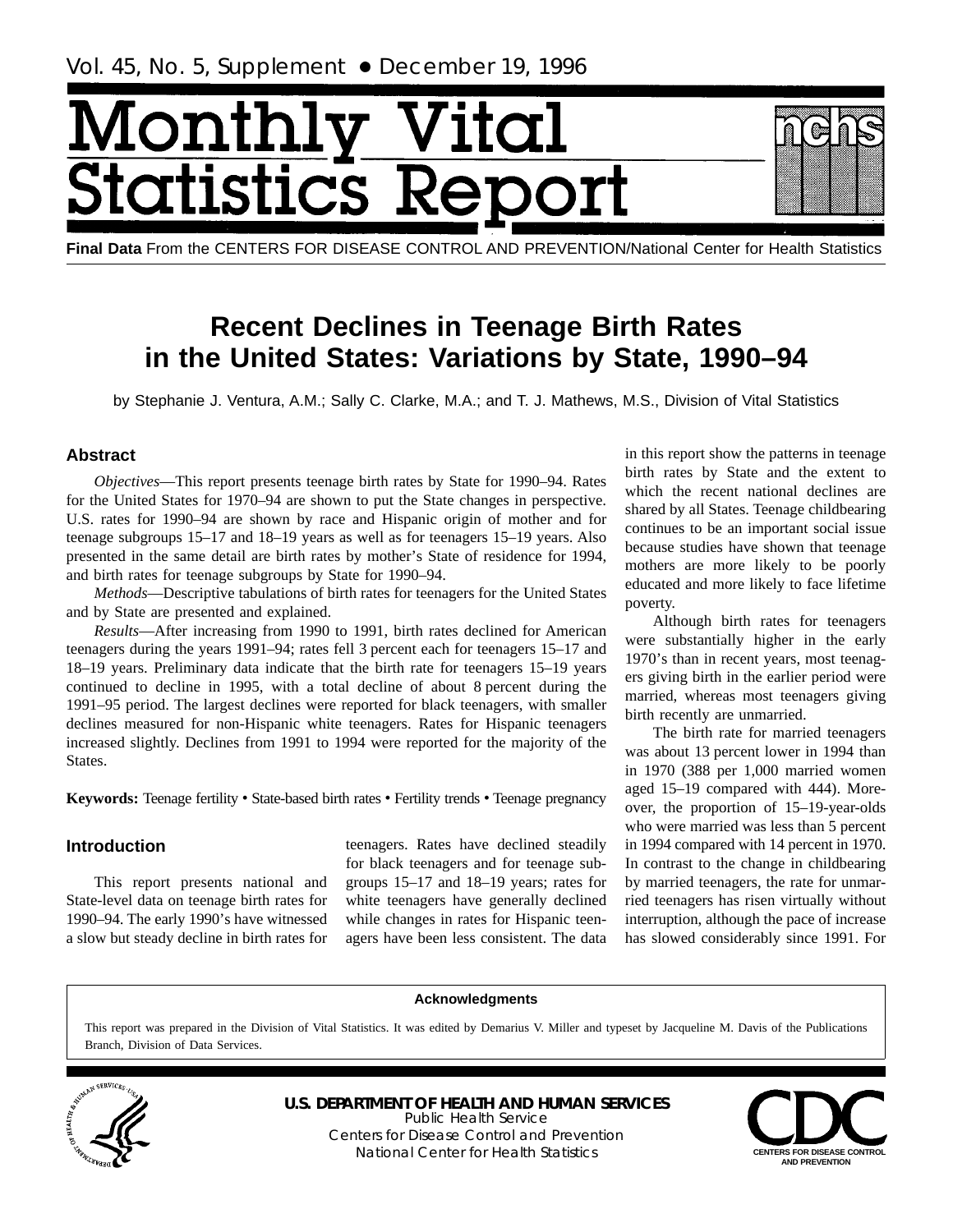<span id="page-1-0"></span>unmarried teenagers 15–19 years, the rate doubled from 22 births per 1,000 in 1970 to 46 in 1994. The rate for younger teens aged 15–17 years rose from 17 to 32 per 1,000, while the rate for older teens rose from 33 to 70 per 1,000 unmarried women aged 18–19 years. As a consequence of these trends in marriage and childbearing among teenagers, the proportion of all teenaged births occurring to unmarried teenagers has risen dramatically during this period. For teenagers 15–19 years, the proportion rose from 30 percent in 1970 to 76 percent in 1994 (shown in table A). The percent unmarried nearly doubled for young teenagers 15–17 years and more than tripled for older teenagers 18–19 years.

The vast majority of teenage childbearing is unintended. Data on teenage pregnancy trends (including information on induced abortions and fetal losses as well as live births) in the 1990's are more limited than are data on live births. The data in this report provide some information on the extent to which efforts to reduce teenage pregnancy are succeeding.

State-level birth rates for unmarried teenagers can be computed only in census years when the necessary population data are available. Rates for unmarried teenagers by State have been published for 1980 and 1990 (1–2). In addition, rates for teenagers under 15 years of age are not shown in this report because the numbers of births are relatively small, 12,901 for the entire United States in 1994. Thus, the numbers are too small to compute reliable rates for many States.

#### **Methods**

Data shown in this report are based on 100 percent of the birth certificates registered in all States and the District of Columbia. More than 99 percent of births occurring in this country are registered.

| Table A. Percent of teen births to |  |  |
|------------------------------------|--|--|
| unmarried teenagers                |  |  |

| Year | $15 - 19$<br>years | $15 - 17$<br>years | $18 - 19$<br>years |
|------|--------------------|--------------------|--------------------|
| 1994 | 76                 | 84                 | 70                 |
| 1990 | 67                 | 78                 | 61                 |
| 1985 | 58                 | 71                 | 51                 |
| 1980 | 48                 | 62                 | 40                 |
| 1975 | 38                 | 51                 | 30                 |
| 1970 | 30                 | 43                 | 22                 |

Population data for computing birth rates were provided by the U.S. Bureau of the Census (3,4). Tables showing data by State provide information for the 50 States and the District of Columbia. Rates are not shown for Puerto Rico, the Virgin Islands, and Guam, because the population data by age needed to compute teenage birth rates are not available for these areas. State rates are based on mother's place of residence.

All tabulations are by race and Hispanic origin of mother as reported on the birth certificate. Race and ethnicity differentials in rates for teenagers may reflect differences in income, education, access to health care, and health care coverage. Additional information on the computation of birth rates, population denominators, and statistical significance is presented in the [Technical notes.](#page-11-0)

#### **Results and discussion**

There were 505,488 live births to teenagers 15–19 years in 1994 resulting in a birth rate of 58.9 per 1,000 women aged 15–19 years [\(table 1\)](#page-6-0). The birth rate for teenagers fell steadily from 1970 (68.3) to 1976 (52.8), a 22-percent decline, fluctuated modestly over the next 10 years reaching a low of 50.2 in 1986, increased considerably—by 24 percent— from 1986 to 1991 (62.1) and then declined steadily from 1991 to 1994, by 5 percent overall, to its current level [\(table 1](#page-6-0) and figure 1). Preliminary data indicate that the U.S.

teenage birth rate declined again in 1995 to 56.9 per 1,000, 3 percent lower than in 1994 (5).

The birth rate for teenagers aged 18–19 years was 91.5 in 1994, more than twice the rate for teenagers 15–17 years (37.6). The trend in the birth rates for teenagers 15–17 years and teenagers 18–19 years had essentially the same pattern during the 1970–94 period, but the disparity between the rates for the two age groups diminished somewhat because the rate for older teenagers in 1994 was much lower than in 1970, while rates for younger teenagers were essentially the same in 1970 and 1994.

[Table 2](#page-7-0) shows teenage birth rates for each year, 1990–94, for each State and the District of Columbia. In 1994, birth rates for teenagers 15–19 years ranged from a high of 114.7 in the District of Columbia to a low of 30.1 in New Hampshire. In general, the 10 States with the highest rates in 1994 were located in the South or West while the 10 States with the lowest rates were in the Northeast and Midwest [\(figure 2\)](#page-2-0). The same regional variation in birth rates was also evident for the more detailed age groups of 15–17 and 18–19 years.

The majority of States had lower birth rates for teenagers in 1994 than in 1991, the year with the recent high point. The State with the largest decline was Maine (18 percent), followed by Vermont and Alaska (16 percent), Idaho (14 percent), and Montana (12 percent). About



**Figure 1. Birth rates for teenagers, by age: United States, 1970–94**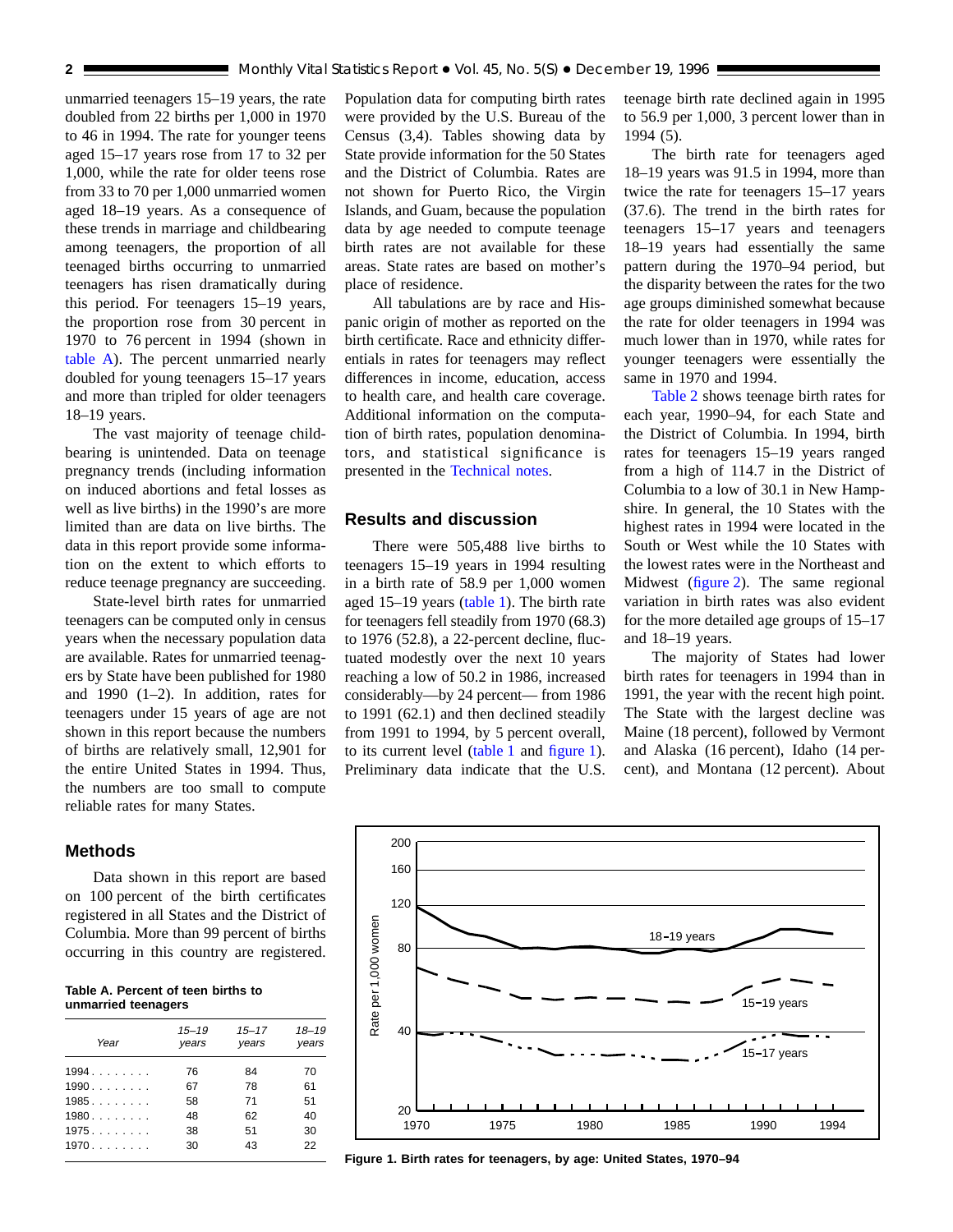<span id="page-2-0"></span>

**Figure 2. Teenage birth rates by State, 1994**

half of the States had declines of between 5 and 11 percent while the teenage birth rate for 13 States and the District of Columbia was not significantly different in 1994 than in 1991 [\(figure 3\)](#page-3-0). In general, many States with the lowest rates in 1994 experienced the largest declines. For the more detailed age groups 15–17 and 18–19 years, the majority of States had declines in rates for both age groups for the 1991–94 period [\(table 2\)](#page-7-0). Many changes in rates for detailed age groups, especially 15–17 years, are not statistically significant because the numbers of births are small.

Birth rates for black and Hispanic teenagers 15–19 years were very similar, 104.5 and 107.7, respectively, and were about two and a half times the rate for non-Hispanic white teenagers, 40.4 [\(table 3\)](#page-8-0). This pattern has been observed for many years (2,6). The rate for black teenagers fell sharply during the 1991–94 period, by 10 percent, from 115.5 to 104.5 per 1,000. The rate for non-Hispanic white teenagers declined 7 percent, from 43.4 to 40.4 per 1,000, and the rate for Hispanic teenagers rose 1 percent, from 106.7 to 107.7. The disparity between the rate for non-Hispanic white teenagers and the rates for black and Hispanic teenagers was observed for both 15–17 year olds and 18–19 year olds [\(table 3](#page-8-0) and [fig](#page-3-0)[ure 4\)](#page-3-0).

The pattern of lower birth rates for non-Hispanic white than for black and Hispanic teenagers was evident in almost every State in which there were sufficient data to compute birth rates for all groups [\(table 4\)](#page-9-0). The birth rate for non-Hispanic white teenagers 15–19 years varied between 63.1 in Arkansas and 15.3 in the District of Columbia; the rate for black teenagers varied between 142.3 in Wisconsin and 66.4 in New Mexico; the rate for Hispanic teenagers varied between 159.6 in North Carolina and 49.3 in Louisiana. These relationships within racial and Hispanic subgroups have been noted for several years (1,2,7).

With few exceptions, birth rates for teenagers 18–19 years were at least double the rates for younger teenagers 15–17 years. This pattern was observed for all races combined as well as for racial and Hispanic origin subgroups. In the age group 15–17 years, rates were higher for black and Hispanic teenagers than for non-Hispanic white teenagers. Among the areas for which birth rates could be reliably computed for black teenagers 15–17 years, rates were highest in the District of Columbia, Illinois, and Wisconsin (105–107 per 1,000 women) and lowest in New Mexico, New York, and Washington (51–52 per 1,000). Birth rates for Hispanic teenagers 15–17 years were computed for 35 States. Rates were highest in Connecticut and Massachusetts (101 per 1,000) and lowest in Louisiana and Maryland (28–34 per 1,000). Birth rates for non-Hispanic white teenagers 15–17 years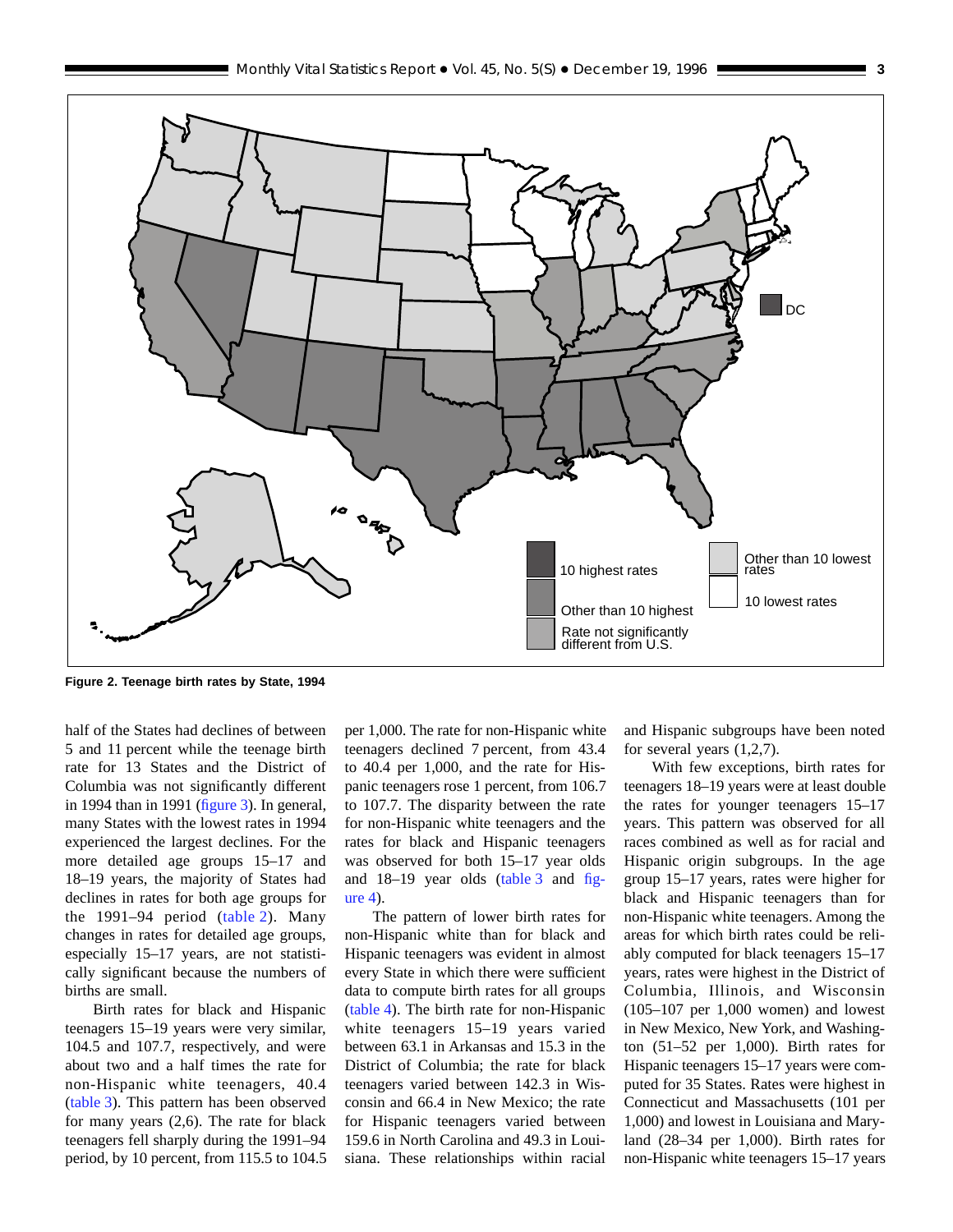

**Figure 3. Percent decline in teenage birth rates by State, 1991–94**

were substantially lower than for black or Hispanic teenagers; rates were highest in Alabama, Arkansas, Kentucky, and Mississippi (35–37 per 1,000) and lowest in



**Figure 4. Birth rates by race and ethnicity for mothers 15–17 and 18–19 years of age: United States, 1994**

Hawaii and New Jersey (8–10 per 1,000).

Patterns were similar for older teenagers; rates were higher for Hispanic and black teenagers than for non-Hispanic white teenagers. Among the 31 States for which birth rates for Hispanic teenagers were computed, rates ranged from 80 to 100 per 1,000 women aged 18–19 years in Florida and Louisiana to 234–275 per 1,000 in Georgia and North Carolina. The variation in rates for black teenagers 18–19 years was narrower, with a range of 105 per 1,000 in New York to 193–200 per 1,000 in Illinois and Wisconsin. Rates were substantially lower for non-Hispanic white teenagers 18–19 years, ranging from 29 to 33 per 1,000 (New Jersey and Connecticut) to 98–101 (Arkansas, Kentucky, and Tennessee).

Some of the differences in overall rates by State reflect differences in the composition of the teenage populations by race and Hispanic origin. Given that birth rates for Hispanic and black

<span id="page-3-0"></span>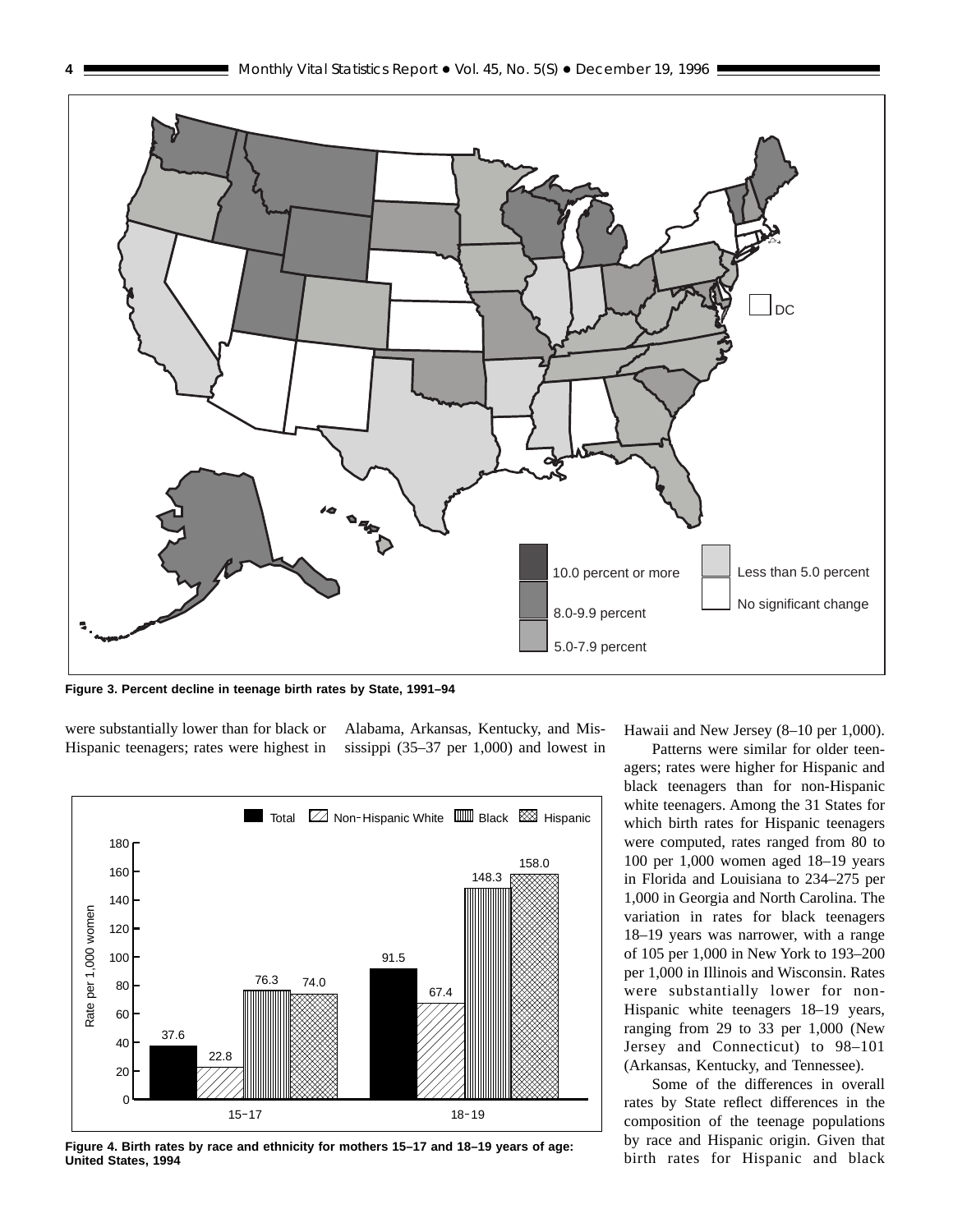<span id="page-4-0"></span>teenagers are more than double the rates for non-Hispanic white teenagers, States with relatively high proportions of Hispanic and/or black teenagers in their populations would be expected to have higher overall teenage birth rates. This is in fact the case. Birth rates standardized for differences in population composition by race and ethnicity control for these compositional differences [\(table 5\)](#page-10-0). The standard population used was the distribution of all U.S. teenagers by race and Hispanic origin (see [Technical notes\)](#page-11-0).

For example, the standardized teenage birth rate for California for 1994 was 56.5, considerably below the actual rate of 71.3. This difference results from the relatively lower proportion of Hispanics in the U.S. population compared with the California population. The most dramatic example of the compositional effect was for the District of Columbia. The standardized rate, 43.9, was well below the actual rate of 114.7, reflecting the much lower proportion of black women in the U.S. population compared with the District of Columbia. For many States, the standardized rate was often higher than the actual rate. An example is Minnesota, with a standardized rate of 54.3 compared with the actual rate of 34.4. Compared with the U.S. teenage population, Minnesota has substantially fewer Hispanic and black teenagers.

When State rates are examined separately by race and Hispanic origin, certain geographic patterns emerge. For example, 15 of the 17 highest rates for non-Hispanic white teenagers were generally in the South. Conversely, 16 of the 18 lowest rates were in the Northeast, Middle Atlantic, and Midwest. Of the 15 highest rates for black teenagers, 13 were in the Middle Atlantic and Midwest States. There was no consistent pattern in the States with the lowest rates for black teenagers. Although the Hispanic population is highly concentrated geographically, with more than 60 percent of all births occurring to residents of California and Texas, birth rates for Hispanic teenagers for those States were not among the highest. There was no apparent pattern in the States with high and low rates for Hispanic teenagers.

Although birth rates have fallen for teenagers in the 1990's, nonetheless the rates reported for 1994 are still as high or higher than they were two decades earlier [\(figure 1\)](#page-1-0). Despite the drop in the rate for teenagers 15–17 years, the number of births for this age group increased by 2 percent in 1994, a reflection of the 3-percent increase in the number of teenagers from 1993 to 1994 (3). Population projections show that the number of women in this age group will continue to rise over the next several years (8). Thus, without larger declines in the birth rate for this age group, the number of births to young teenagers can be expected to continue to increase.

The number of births to older teenagers 18–19 years changed very little between 1993 and 1994, because the 1-percent decline in the birth *rate* was matched by a 1-percent increase in the *number of women* in that age group (1). The number of teenagers 18–19 years is projected to continue to increase over the next several years (8). In order for the number of births to decline, the birth rate will have to decline further to compensate for the increasing number of women.

The rates in this report can be useful in assessing the extent to which programs to reduce teenage pregnancy are succeeding. Comprehensive assessment, however, requires that data on legal induced abortion and fetal loss be combined with the live-birth data to produce teenage pregnancy rates. State-level pregnancy rates have been published for 1990–92 (7,9). For the period 1991–92, State teenage pregnancy rates declined significantly, by 2 to 15 percent, in 31 of the 42 reporting areas for which age-specific abortion data were available. The U.S. rate for women aged 15–19 years declined 3 percent from 1991 to 1992, from 115.0 pregnancies per 1,000 women aged 15–19 years to 111.1 per 1,000 (10–13). More recently, preliminary abortion statistics indicate a continued decline in abortions and abortion rates for teenagers (14). This coupled with the declines in teenage birth rates in 1993 and 1994 suggest that the declines in teenage pregnancy rates have continued.

# **References**

1. Taffel SM. Birth and fertility rates for States: United States, 1980. National Center for Health Statistics. Vital Health Stat 21(42). 1984.

- 2. Clarke SC, Ventura SJ. Birth and fertility rates for States: United States, 1990. National Center for Health Statistics. Vital Health Stat 21(52). 1994.
- 3. Deardorff KE, Hollman FW, Montgomery P. U.S. population estimates, by age, sex, race, and Hispanic origin: 1990 to 1994. U.S. Bureau of the Census. PPL-21. Washington: U.S. Department of Commerce. 1995.
- 4. Byerly E, Deardorff K. National and State population estimates: 1990 to 1994. U.S. Bureau of the Census. Current population reports, P-25–1127. Washington: U.S. Department of Commerce. 1995.
- 5. Rosenberg HM, Ventura SJ, Maurer JD, Heuser RL, Freedman MA. Births and deaths: United States, 1995. Monthly vital statistics report; vol 45, no 3, supp. 2. Hyattsville, Maryland: National Center for Health Statistics. 1996.
- 6. Ventura SJ. Births of Hispanic parentage, 1980. Monthly vital statistics report; vol 32, no 6, supp. Hyattsville, Maryland: National Center for Health Statistics. 1983.
- 7. Centers for Disease Control and Prevention. State-specific pregnancy and birth rates among teenagers—United States, 1991–92. MMWR 44(37):677–84. 1995.
- 8. Day JC. Population projections of the United States by Age, Sex, Race, and Hispanic Origin: 1995 to 2050. U.S. Bureau of the Census. Current population reports; P-25-1130. Washington: U.S. Department of Commerce. 1996.
- 9. Spitz AM, Ventura SJ, Koonin LM et al. Surveillance for pregnancy and birth rates among teenagers, by State—United States, 1980 and 1990. In: CDC Surveillance Summaries, December 17, 1993. MMWR; 42(No. SS-6):1–27. 1993.
- 10. Ventura SJ, Taffel SM, Mosher WD, Wilson JB, Henshaw S. Trends in pregnancies and pregnancy rates: Estimates for the United States, 1980–92. Monthly vital statistics report; vol 43 no 11, supp. Hyattsville, Maryland: National Center for Health Statistics. 1995.
- 11. Ventura SJ, Martin JA, Mathews TJ, Clarke SC. Advance report of final natality statistics, 1994. Monthly vital statistics report; vol 44, no 11, supp. Hyattsville, Maryland: National Center for Health Statistics. 1996.
- 12. Koonin LM, Smith JC, Ramick M. Abortion surveillance—United States, 1992. In CDC Surveillance Summaries. MMWR 45(No. SS-3). 1996.
- 13. Henshaw S. The Alan Guttmacher Institute. Unpublished tabulation. 1996.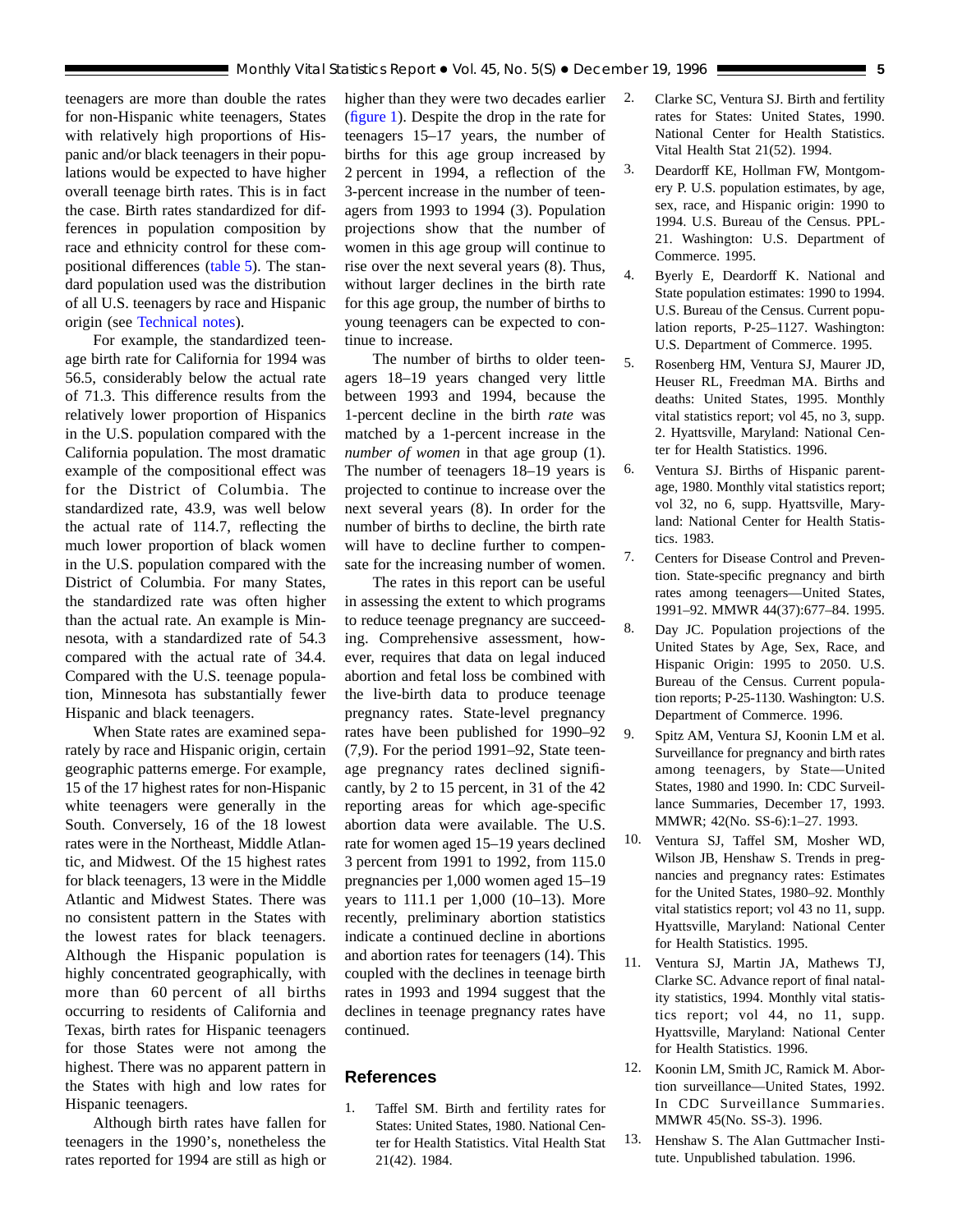- 14. Centers for Disease Control and Prevention. Abortion surveillance: Preliminary data—United States, 1993. MMWR 45(11):235–8. 1996.
- 15. Ventura SJ, Martin JA, Taffel SM, Mathews TJ, Clarke SC. Advance report of final natality statistics, 1993. Monthly vital statistics report; vol 44 no 3, supp. Hyattsville, Maryland: National Center for Health Statistics. 1995.
- 16. U.S. Bureau of the Census. Age, sex, race, and Hispanic origin information from the 1990 census: A comparison of census results with results where age and race have been modified. 1990 CPH-L-74. Washington, DC: U.S. Department of Commerce. 1991.
- 17. U.S. Bureau of the Census. 1990 Census. Unpublished tabulation.

#### **List of detailed tables**

- [1. Births and birth rates for teenagers](#page-6-0) 15–19 years, by age and race of mother: United States, 1970–94 . . . 7 [2. Birth rates for teenagers 15–19 years](#page-7-0)
- by age: United States and each State, 1990–94 .................... 8
- [3. Birth rates for teenagers 15–19 years](#page-8-0) by age, race, and Hispanic origin of mother: United States, 1990–94 . . . 9
- [4. Birth rates for teenagers 15–19 years](#page-9-0) by age and race/Hispanic origin: United States and each State, 1994. . . . . . . . . . . . . . . . . . . . . . . 10
- 5. Birth rates for teenagers 15–19 years—Actual and standardized: United States and each State, [1994. . . . . . . . . . . . . . . . . . . . . . . 11](#page-10-0)

## **List of figures**

- [1. Birth rates for teenagers, by age:](#page-1-0) United States, 1970–94 . . . . . . . . . . . 2
- [2. Teenage birth rates by State,](#page-2-0) 1994....................... 3
- [3. Percent decline in teenage birth rates](#page-3-0) by State, 1991–94 ............. 4
- [4. Birth rates by race and ethnicity for](#page-3-0) mothers 15–17 and 18–19 years of age: United States, 1994 ........ 4

<span id="page-5-0"></span>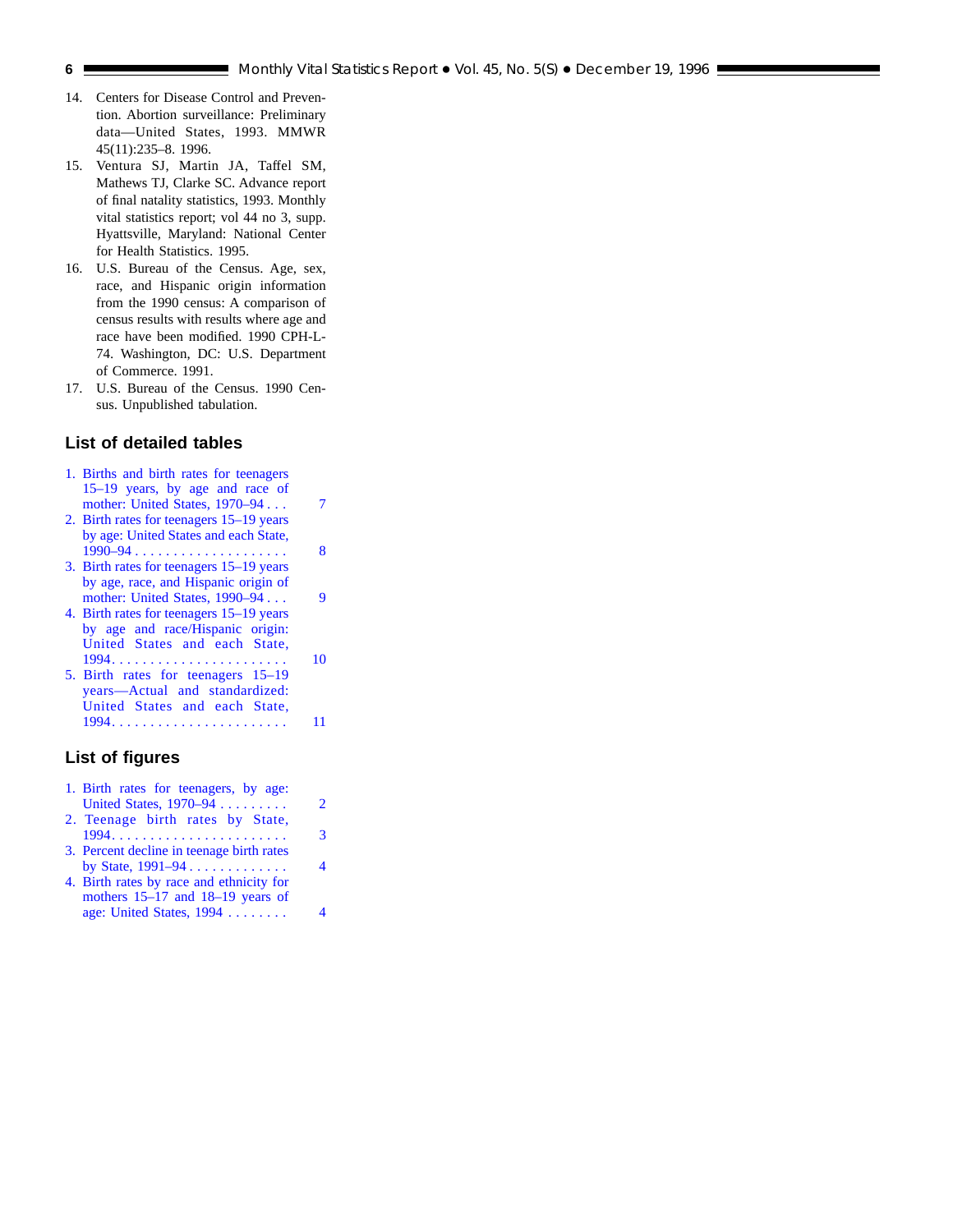#### <span id="page-6-0"></span>**Table 1. Births and birth rates for teenagers 15–19 years, by age and race of mother: United States, 1970–94**

[Birth rates per 1,000 women in specified group]

|         |         | All races <sup>1</sup> |                    |         | White              |                    |         | <b>Black</b>       |                    |
|---------|---------|------------------------|--------------------|---------|--------------------|--------------------|---------|--------------------|--------------------|
| Year    | Total   | $15 - 17$<br>years     | $18 - 19$<br>years | Total   | $15 - 17$<br>years | $18 - 19$<br>years | Total   | $15 - 17$<br>years | $18 - 19$<br>years |
|         |         |                        |                    |         | Number of births   |                    |         |                    |                    |
| $1994.$ | 505,488 | 195,169                | 310,319            | 348,081 | 126,388            | 221,693            | 140,968 | 62,563             | 78,405             |
| 1993.   | 501,093 | 190,535                | 310,558            | 341,817 | 121,309            | 220,508            | 143,153 | 63,156             | 79,997             |
| 1992.   | 505,415 | 187,549                | 317,866            | 342,739 | 118,786            | 223,953            | 146,800 | 63,002             | 83,798             |
| 1991.   | 519,577 | 188,226                | 331,351            | 352,359 | 118,809            | 233,550            | 150,956 | 63,571             | 87,385             |
| 1990.   | 521,826 | 183,327                | 338,499            | 354,482 | 114,934            | 239,548            | 151,613 | 62,881             | 88,732             |
| 1989.   | 506,503 | 181,044                | 325,459            | 340,472 | 111,736            | 228,736            | 150,699 | 63,832             | 86,867             |
| 1988    | 478,353 | 176,624                | 301,729            | 323,830 | 109,739            | 214,091            | 140,608 | 61,856             | 78,752             |
| 1987.   | 462,312 | 172,591                | 289,721            | 315,464 | 108,592            | 206,872            | 134,050 | 59,361             | 74,689             |
| 1986.   | 461,905 | 168,572                | 293,333            | 317,970 | 107,177            | 210,793            | 131,594 | 57,003             | 74,591             |
| 1985.   | 467,485 | 167,789                | 299,696            | 324,590 | 107,993            | 216,597            | 130,857 | 55,656             | 75,201             |
| 1984.   | 469,582 | 166,744                | 302,938            | 326,301 | 106,782            | 219,519            | 131,497 | 55,932             | 75,565             |
| 1983.   | 489,286 | 172,673                | 316,613            | 343,199 | 111,163            | 232,036            | 133,953 | 57,332             | 76,621             |
| 1982.   | 513,758 | 181,162                | 332,596            | 363,742 | 117,644            | 246,098            | 137,456 | 59,362             | 78,094             |
| 1981.   | 527,392 | 187,397                | 339,995            | 375,432 | 122,561            | 252,871            | 140,344 | 60,944             | 79,400             |
| 1980    | 552,161 | 198,222                | 353,939            | 393,564 | 129,341            | 264,223            | 147,378 | 65,069             | 82,309             |
| 1979.   | 549,472 | 200,137                | 349,335            | 383,807 | 127,970            | 255,837            | 152,805 | 67,728             | 85,077             |
| 1978.   | 543,407 | 202,661                | 340,746            | 380,060 | 130,957            | 249,103            | 151,001 | 67,317             | 83,684             |
| 1977.   | 559,154 | 213,788                | 345,366            | 392,183 | 138,223            | 253,960            | 155,190 | 71,182             | 84,008             |
| 1976.   | 558,744 | 215,493                | 343,251            | 393,275 | 139,901            | 253,374            | 153,936 | 71,429             | 82,507             |
| 1975.   | 582,238 | 227,270                | 354,968            | 410,129 | 148,344            | 261,785            | 161,044 | 74,946             | 86,098             |
| $1974.$ | 595,449 | 234,177                | 361,272            | 420,152 | 152,257            | 267,895            | 164,430 | 77,947             | 86,483             |
| 1973.   | 604,096 | 238,403                | 365,693            | 424,833 | 153,416            | 271,417            | 168,773 | 81,158             | 87,615             |
| 1972.   | 616,280 | 236,641                | 379,639            | 433,986 | 150,897            | 283,089            | 172,349 | 82,217             | 90,132             |
| 1971.   | 627,942 | 226,298                | 401,644            | 446,726 | 143,806            | 302,920            | 171,684 | 79,238             | 92,446             |
| 1970.   | 644,708 | 223,590                | 421,118            | 463,608 | 143,646            | 319,962            | 171,826 | 76,882             | 94,944             |
|         |         |                        |                    |         | Birth rate         |                    |         |                    |                    |
| 1994.   | 58.9    | 37.6                   | 91.5               | 51.1    | 30.7               | 82.1               | 104.5   | 76.3               | 148.3              |
| 1993.   | 59.6    | 37.8                   | 92.1               | 51.1    | 30.3               | 82.1               | 108.6   | 79.8               | 151.9              |
| 1992.   | 60.7    | 37.8                   | 94.5               | 51.8    | 30.1               | 83.8               | 112.4   | 81.3               | 157.9              |
| 1991.   | 62.1    | 38.7                   | 94.4               | 52.8    | 30.7               | 83.5               | 115.5   | 84.1               | 158.6              |
| 1990.   | 59.9    | 37.5                   | 88.6               | 50.8    | 29.5               | 78.0               | 112.8   | 82.3               | 152.9              |
| $1989$  | 57.3    | 36.4                   | 84.2               | 47.9    | 28.1               | 72.9               | 111.5   | 81.9               | 151.9              |
| 1988.   | 53.0    | 33.6                   | 79.9               | 44.4    | 26.0               | 69.6               | 102.7   | 75.7               | 142.7              |
| 1987    | 50.6    | 31.7                   | 78.5               | 42.5    | 24.6               | 68.9               | 97.6    | 72.1               | 135.8              |
| 1986.   | 50.2    | 30.5                   | 79.6               | 42.3    | 23.8               | 70.1               | 95.8    | 69.3               | 135.1              |
| 1985.   | 51.0    | 31.0                   | 79.6               | 43.3    | 24.4               | 70.4               | 95.4    | 69.3               | 132.4              |
| 1984.   | 50.6    | 31.0                   | 77.4               | 42.9    | 24.3               | 68.4               | 94.1    | 69.2               | 128.1              |
| 1983    | 51.4    | 31.8                   | 77.4               | 43.9    | 25.0               | 68.8               | 93.9    | 69.6               | 127.1              |
| 1982.   | 52.4    | 32.3                   | 79.4               | 45.0    | 25.5               | 70.8               | 94.3    | 69.7               | 128.9              |
| 1981.   | 52.2    | 32.0                   | 80.0               | 44.9    | 25.4               | 71.5               | 94.5    | 69.3               | 131.0              |
| 1980    | 53.0    | 32.5                   | 82.1               | 45.4    | 25.5               | 73.2               | 97.8    | 72.5               | 135.1              |
| 1979.   | 52.3    | 32.3                   | 81.3               | 43.7    | 24.7               | 71.0               | 101.7   | 75.7               | 140.4              |
| 1978.   | 51.5    | 32.2                   | 79.8               | 42.9    | 24.9               | 69.4               | 100.9   | 75.0               | 139.7              |
| 1977    | 52.8    | 33.9                   | 80.9               | 44.1    | 26.1               | 70.5               | 104.7   | 79.6               | 142.9              |
| 1976.   | 52.8    | 34.1                   | 80.5               | 44.1    | 26.3               | 70.2               | 104.9   | 80.3               | 142.5              |
| 1975    | 55.6    | 36.1                   | 85.0               | 46.4    | 28.0               | 74.0               | 111.8   | 85.6               | 152.4              |
| 1974    | 57.5    | 37.3                   | 88.7               | 47.9    | 28.7               | 77.3               | 116.5   | 90.0               | 158.7              |
| 1973.   | 59.3    | 38.5                   | 91.2               | 49.0    | 29.2               | 79.3               | 123.1   | 96.0               | 166.6              |
| 1972.   | 61.7    | 39.0                   | 96.9               | 51.0    | 29.3               | 84.3               | 129.8   | 99.5               | 179.5              |
| 1971.   | 64.5    | 38.2                   | 105.3              | 53.6    | 28.5               | 92.3               | 134.5   | 99.4               | 192.6              |
| 1970.   | 68.3    | 38.8                   | 114.7              | 57.4    | 29.2               | 101.5              | 140.7   | 101.4              | 204.9              |

 $<sup>1</sup>$ Includes races other than white and black.</sup>

NOTE: Figures for 1970–79 are by race of child. See [Technical notes.](#page-11-0)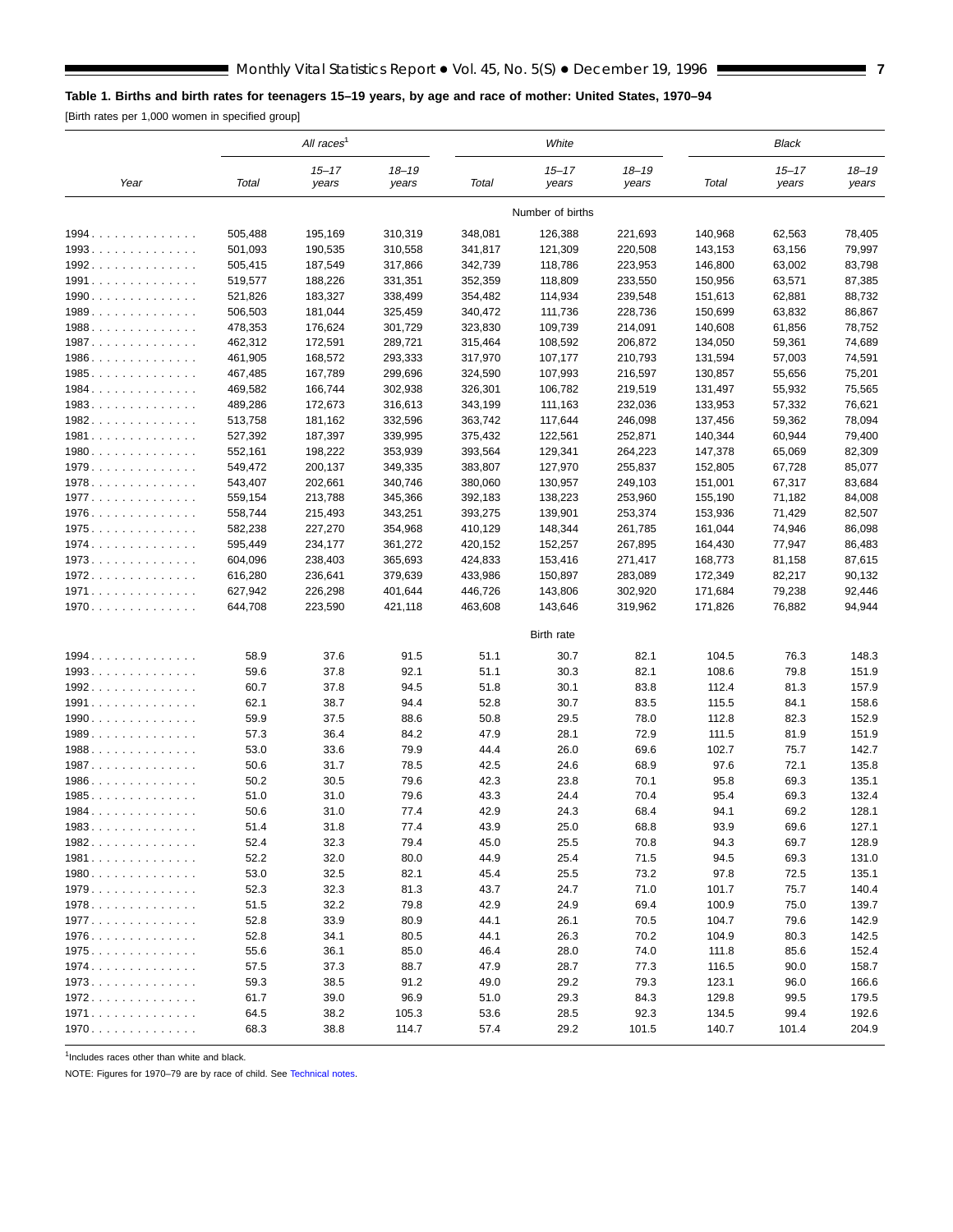#### <span id="page-7-0"></span>**Table 2. Birth rates for teenagers 15–19 years by age: United States and each State, 1990–94**

[Rates per 1,000 women in specified group]

|                                                   |              |              | $15 - 19$ years |              |              |              |              | $15 - 17$ years |              |              | 18-19 years  |              |              |              |              |
|---------------------------------------------------|--------------|--------------|-----------------|--------------|--------------|--------------|--------------|-----------------|--------------|--------------|--------------|--------------|--------------|--------------|--------------|
| <b>State</b>                                      | 1994         | 1993         | 1992            | 1991         | 1990         | 1994         | 1993         | 1992            | 1991         | 1990         | 1994         | 1993         | 1992         | 1991         | 1990         |
| United States                                     | 58.9         | 59.6         | 60.7            | 62.1         | 59.9         | 37.6         | 37.8         | 37.8            | 38.7         | 37.5         | 91.5         | 92.1         | 94.5         | 94.4         | 88.6         |
| Alabama                                           | 72.2         | 70.5         | 72.5            | 73.9         | 71.0         | 50.8         | 48.2         | 46.3            | 47.7         | 47.4         | 103.4        | 102.3        | 109.9        | 109.5        | 101.4        |
| Alaska.                                           | 55.2         | 56.8         | 63.9            | 65.4         | 65.3         | 32.3         | 33.4         | 34.5            | 35.3         | 31.2         | 90.0         | 91.6         | 108.6        | 111.7        | 120.0        |
| Arizona                                           | 78.7         | 79.8         | 81.7            | 80.7         | 75.5         | 50.2         | 49.6         | 51.2            | 51.4         | 47.7         | 123.5        | 126.4        | 128.3        | 122.6        | 111.6        |
| Arkansas                                          | 76.3         | 73.9         | 75.5            | 79.8         | 80.1         | 48.8         | 45.9         | 46.8            | 49.4         | 50.4         | 117.1        | 114.7        | 117.1        | 122.8        | 120.7        |
| California                                        | 71.3         | 72.7         | 74.0            | 74.7         | 70.6         | 45.5         | 46.4         | 46.1            | 46.9         | 44.6         | 110.8        | 112.3        | 116.0        | 113.6        | 104.3        |
| Colorado                                          | 54.3         | 55.2         | 58.4            | 58.2         | 54.5         | 34.3         | 34.9         | 36.7            | 35.3         | 33.1         | 85.7         | 86.6         | 91.5         | 91.4         | 82.9         |
| Connecticut.                                      | 40.3         | 39.2         | 39.4            | 40.4         | 38.8         | 28.9         | 26.4         | 25.9            | 26.3         | 26.4         | 58.2         | 58.4         | 59.3         | 59.4         | 53.9         |
| Delaware                                          | 60.2         | 59.7         | 59.6            | 61.1         | 54.5         | 44.6         | 39.2         | 43.8            | 40.3         | 38.4         | 82.9         | 89.4         | 82.0         | 87.1         | 71.4         |
| District of Columbia.                             | 114.7        | 128.8        | 116.1           | 114.4        | 93.1         | 87.9         | 102.1        | 88.6            | 102.8        | 88.4         | 151.0        | 162.8        | 148.1        | 125.5        | 96.7         |
| Florida.                                          | 64.4         | 64.8         | 66.3            | 68.8         | 69.1         | 42.4         | 42.1         | 42.2            | 44.0         | 44.9         | 98.3         | 98.6         | 101.6        | 102.9        | 100.6        |
| Georgia $\ldots$ , $\ldots$ , $\ldots$ , $\ldots$ | 71.7         | 73.0         | 74.5            | 76.3         | 75.5         | 48.5         | 48.9         | 48.4            | 50.6         | 50.1         | 107.4        | 108.4        | 111.6        | 110.9        | 108.5        |
| Hawaii.                                           | 53.5         | 53.0         | 53.5            | 58.7         | 61.2         | 31.7         | 29.7         | 31.5            | 34.7         | 32.5         | 83.6         | 85.0         | 83.1         | 91.5         | 102.0        |
| Idaho                                             | 46.6         | 50.7         | 51.7            | 53.9         | 50.6         | 27.0         | 29.4         | 28.5            | 29.3         | 26.3         | 76.4         | 83.2         | 87.8         | 90.8         | 84.8         |
| Illinois                                          | 62.8         | 63.0         | 63.6<br>58.7    | 64.8         | 62.9<br>58.6 | 41.1         | 41.4         | 40.3            | 40.6         | 40.1         | 96.7<br>92.4 | 96.1         | 98.7<br>93.7 | 99.1<br>95.2 | 93.3<br>87.8 |
| Indiana                                           | 57.9<br>39.7 | 58.6<br>41.1 | 40.8            | 60.5<br>42.6 | 40.5         | 34.9<br>22.7 | 34.4<br>23.1 | 34.6<br>21.0    | 35.2<br>22.8 | 35.3<br>20.4 | 66.5         | 94.0<br>69.3 | 72.3         | 71.5         | 65.7         |
| $lowa \ldots \ldots \ldots$<br>Kansas             | 53.5         | 55.7         | 55.7            | 55.4         | 56.1         | 30.3         | 31.0         | 30.3            | 29.4         | 30.4         | 90.1         | 94.3         | 95.6         | 94.1         | 89.9         |
| Kentucky                                          | 64.5         | 64.0         | 64.7            | 68.9         | 67.6         | 39.7         | 39.6         | 38.8            | 42.6         | 40.8         | 102.1        | 100.2        | 103.0        | 105.5        | 103.0        |
| Louisiana                                         | 74.7         | 76.1         | 76.5            | 76.1         | 74.2         | 51.3         | 52.6         | 52.4            | 51.1         | 49.5         | 109.6        | 110.9        | 112.2        | 111.4        | 106.9        |
| Maine                                             | 35.5         | 37.1         | 39.8            | 43.5         | 43.0         | 18.1         | 20.0         | 21.2            | 23.8         | 23.3         | 62.8         | 62.8         | 66.6         | 70.1         | 68.8         |
| Maryland                                          | 49.7         | 50.1         | 50.7            | 54.3         | 53.2         | 32.5         | 33.8         | 32.8            | 35.2         | 33.5         | 76.5         | 74.5         | 76.6         | 79.8         | 78.4         |
| Massachusetts.                                    | 37.2         | 37.9         | 38.0            | 37.8         | 35.1         | 23.7         | 23.6         | 24.7            | 25.2         | 23.7         | 57.3         | 58.1         | 56.0         | 52.9         | 47.0         |
| Michigan                                          | 52.1         | 53.2         | 56.5            | 59.0         | 59.0         | 31.6         | 32.8         | 33.6            | 35.5         | 36.0         | 83.8         | 83.6         | 89.8         | 91.1         | 88.8         |
| Minnesota                                         | 34.4         | 35.0         | 36.0            | 37.3         | 36.3         | 19.8         | 20.4         | 20.6            | 20.7         | 19.9         | 57.9         | 57.8         | 60.0         | 61.4         | 57.6         |
| Mississippi                                       | 83.0         | 83.3         | 84.2            | 85.6         | 81.0         | 58.2         | 57.6         | 59.1            | 60.1         | 57.5         | 120.2        | 121.2        | 120.6        | 120.4        | 111.0        |
| Missouri                                          | 59.0         | 59.8         | 63.2            | 64.5         | 62.8         | 35.4         | 36.6         | 38.2            | 38.7         | 39.3         | 96.2         | 95.2         | 100.8        | 100.7        | 93.0         |
| Montana                                           | 41.2         | 45.7         | 46.2            | 46.7         | 48.4         | 22.1         | 26.5         | 25.8            | 23.6         | 24.0         | 72.1         | 76.3         | 78.3         | 83.0         | 85.8         |
| Nebraska                                          | 42.8         | 40.5         | 41.1            | 42.4         | 42.3         | 24.2         | 22.7         | 22.8            | 23.6         | 23.0         | 70.8         | 66.8         | 68.5         | 69.2         | 68.0         |
| Nevada                                            | 73.6         | 73.4         | 71.4            | 75.3         | 73.3         | 46.6         | 44.9         | 42.7            | 43.9         | 42.5         | 116.2        | 117.1        | 113.9        | 119.1        | 115.1        |
| New Hampshire                                     | 30.1         | 30.7         | 31.3            | 33.3         | 33.0         | 14.5         | 14.7         | 14.8            | 17.1         | 17.1         | 55.2         | 55.0         | 54.4         | 53.8         | 51.3         |
| New Jersey.                                       | 39.3         | 38.1         | 39.2            | 41.6         | 40.5         | 25.6         | 25.1         | 24.4            | 26.3         | 24.4         | 60.6         | 57.6         | 61.0         | 62.9         | 62.4         |
| New Mexico                                        | 77.4         | 81.1         | 80.3            | 79.8         | 78.2         | 51.7         | 53.6         | 51.5            | 50.0         | 46.9         | 118.4        | 123.7        | 124.1        | 124.4        | 124.2        |
| New York                                          | 45.8         | 45.7         | 45.3            | 46.0         | 43.6         | 29.8         | 29.8         | 29.0            | 29.1         | 27.5         | 70.1         | 69.4         | 69.3         | 69.0         | 63.4         |
| North Carolina                                    | 66.3         | 66.8         | 69.5            | 70.5         | 67.6         | 43.5         | 42.9         | 43.8            | 46.2         | 44.9         | 100.3        | 101.4        | 105.6        | 101.7        | 94.4         |
| North Dakota.                                     | 34.6         | 36.8         | 37.3            | 35.6         | 35.4         | 15.4         | 17.6         | 17.8            | 18.1         | 15.6         | 65.5         | 67.4         | 68.3         | 62.4         | 62.3         |
| Ohio                                              | 55.0         | 56.8         | 58.0            | 60.5         | 57.9         | 33.7         | 34.8         | 34.9            | 36.2         | 34.3         | 87.4         | 89.2         | 91.5         | 93.8         | 88.1         |
| Oklahoma.                                         | 65.9         | 68.6         | 69.9            | 72.1         | 66.8         | 40.5         | 40.5         | 41.1            | 41.7         | 38.8         | 104.9        | 111.2        | 113.3        | 115.6        | 104.3        |
| Oregon                                            | 50.7         | 51.2         | 53.2            | 54.9         | 54.6         | 30.1         | 30.2         | 30.3            | 31.3         | 30.7         | 83.5         | 84.4         | 89.6         | 90.7         | 87.9         |
| Pennsylvania<br>Rhode Island.                     | 43.8<br>47.7 | 44.3<br>49.8 | 45.2<br>47.5    | 46.9<br>45.4 | 44.9<br>43.9 | 28.0<br>32.2 | 28.4<br>33.5 | 28.7<br>29.7    | 29.2<br>30.1 | 28.4<br>31.6 | 68.0<br>71.5 | 68.0<br>73.5 | 68.9<br>72.1 | 70.5<br>63.6 | 64.9<br>55.7 |
| South Carolina.                                   | 66.5         | 66.0         | 70.3            | 72.9         | 71.3         | 45.7         | 43.6         | 45.8            | 48.0         | 47.0         | 96.9         | 97.8         | 104.6        | 105.4        | 101.4        |
| South Dakota                                      | 42.8         | 44.3         | 48.3            | 47.5         | 46.8         | 23.0         | 24.9         | 26.9            | 26.3         | 23.9         | 74.1         | 74.7         | 81.9         | 79.2         | 78.7         |
| Tennessee                                         | 71.0         | 70.2         | 71.4            | 75.2         | 72.3         | 43.2         | 43.4         | 44.6            | 47.8         | 45.0         | 113.5        | 109.7        | 109.5        | 112.1        | 107.3        |
| Texas                                             | 77.6         | 78.1         | 78.9            | 78.9         | 75.3         | 51.8         | 51.3         | 51.1            | 50.4         | 48.0         | 116.4        | 117.8        | 120.2        | 119.3        | 112.2        |
| Utah                                              | 42.7         | 44.5         | 46.3            | 48.2         | 48.5         | 24.9         | 25.7         | 26.1            | 27.0         | 26.3         | 70.4         | 74.0         | 78.4         | 79.8         | 78.7         |
| Vermont.                                          | 33.0         | 35.2         | 35.6            | 39.2         | 34.0         | 16.5         | 17.0         | 17.3            | 21.3         | 19.5         | 58.7         | 62.8         | 62.0         | 62.0         | 49.6         |
| Virginia                                          | 50.7         | 49.8         | 51.8            | 53.5         | 52.9         | 31.2         | 30.6         | 31.0            | 31.8         | 32.1         | 78.8         | 76.7         | 80.1         | 81.2         | 77.7         |
| Washington.                                       | 48.2         | 50.2         | 50.9            | 53.7         | 53.1         | 28.5         | 29.3         | 30.8            | 31.0         | 29.6         | 78.9         | 82.2         | 81.5         | 86.5         | 84.4         |
| West Virginia.                                    | 54.3         | 55.6         | 56.0            | 57.8         | 57.3         | 32.5         | 33.5         | 32.4            | 32.4         | 33.0         | 87.0         | 88.2         | 90.7         | 93.2         | 89.9         |
| Wisconsin.                                        | 38.8         | 41.1         | 42.1            | 43.7         | 42.6         | 23.0         | 23.9         | 23.9            | 24.8         | 24.2         | 63.6         | 67.5         | 70.1         | 71.2         | 66.1         |
| Wyoming                                           | 48.2         | 49.6         | 49.6            | 54.2         | 56.3         | 24.9         | 26.9         | 24.8            | 26.4         | 29.7         | 86.4         | 86.0         | 89.8         | 98.6         | 98.1         |

NOTES: Rates for 1990–92 were previously published. 1991–92 (ages 15–19 only): CDC. "State-Specific Pregnancy and Birth Rates Among Teenagers—United States, 1991–1992." MMWR<br>44(37):677–84. 1995. 1990: Clarke SC, Ventura SJ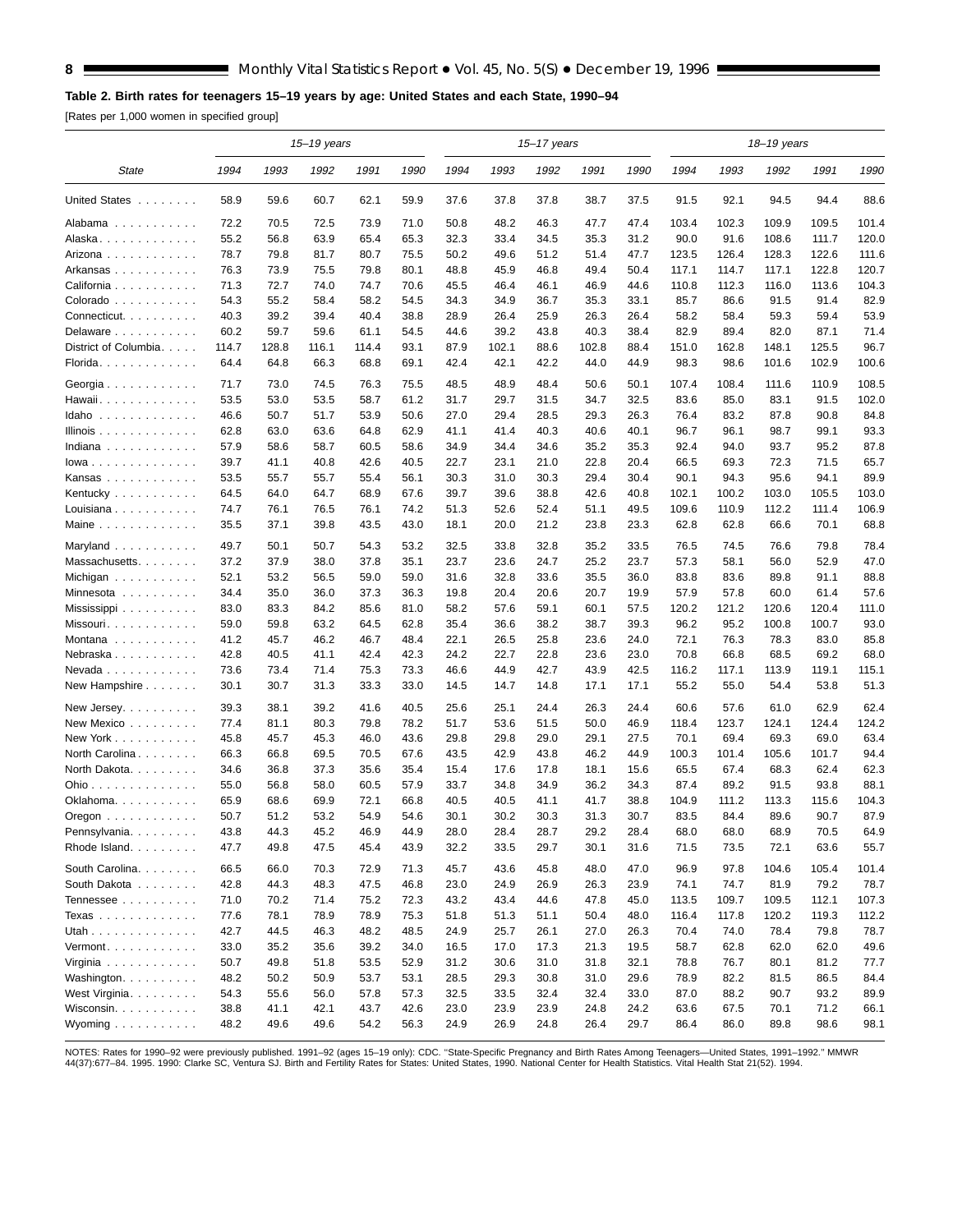#### <span id="page-8-0"></span>**Table 3. Birth rates for teenagers 15–19 years by age, race, and Hispanic origin of mother: United States, 1990–94**

[Rates per 1,000 women in specified group]

| Year     |                       | $15 - 19$ years       |              |                       | $15 - 17$ years       |              | $18 - 19$ years       |                       |       |  |
|----------|-----------------------|-----------------------|--------------|-----------------------|-----------------------|--------------|-----------------------|-----------------------|-------|--|
|          | Hispanic <sup>1</sup> | Non-Hispanic<br>White | <b>Black</b> | Hispanic <sup>1</sup> | Non-Hispanic<br>White | <b>Black</b> | Hispanic <sup>1</sup> | Non-Hispanic<br>White | Black |  |
| 1994.    | 107.7                 | 40.4                  | 104.5        | 74.0                  | 22.8                  | 76.3         | 158.0                 | 67.4                  | 148.3 |  |
| 1993     | 106.8                 | 40.7                  | 108.6        | 71.7                  | 22.7                  | 79.8         | 159.1                 | 67.7                  | 151.9 |  |
| $1992^2$ | 107.1                 | 41.7                  | 112.4        | 71.4                  | 22.7                  | 81.3         | 159.7                 | 69.8                  | 157.9 |  |
| $1991^2$ | 106.7                 | 43.4                  | 115.5        | 70.6                  | 23.6                  | 84.1         | 158.5                 | 70.5                  | 158.6 |  |
| $1990^3$ | 100.3                 | 42.5                  | 112.8        | 65.9                  | 23.2                  | 82.3         | 147.7                 | 66.6                  | 152.9 |  |

<sup>1</sup>Persons of Hispanic origin may be of any race; see [Technical notes.](#page-11-0)

<sup>2</sup>Rates estimated for the United States; based on information for 49 States and the District of Columbia, which reported Hispanic origin on the birth certificate; information was not reported for New<br>Hampshire; see Techni

<sup>3</sup>Rates computed for the total of 48 States and the District of Columbia, which reported Hispanic origin on the birth certificate in 1990; this information was not reported by Oklahoma and New<br>Hampshire. See Technical not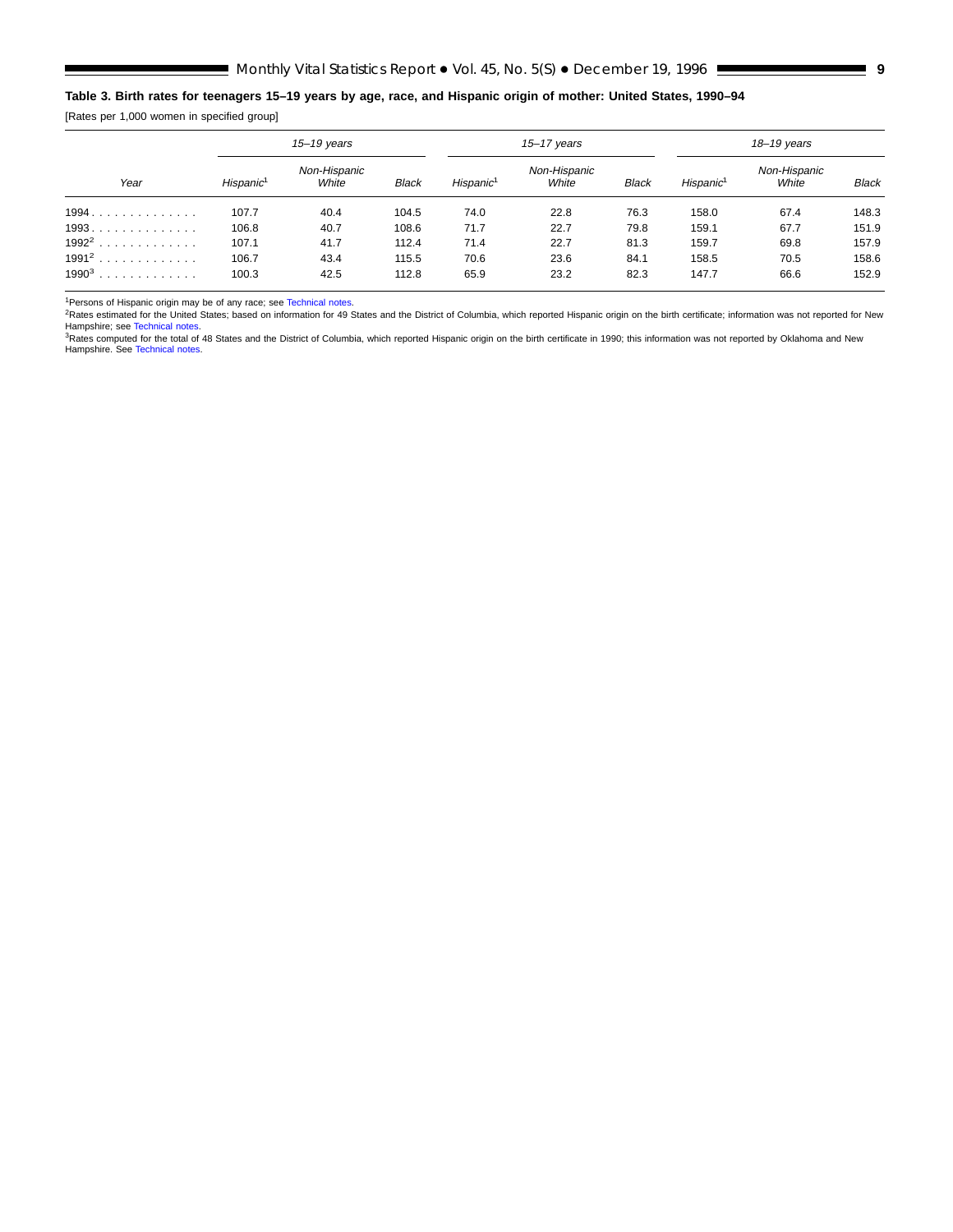#### <span id="page-9-0"></span>**Table 4. Birth rates for teenagers 15–19 years by age and race/Hispanic origin: United States and each State, 1994**

[Rates per 1,000 women in specified group]

|                                |                           |       | $15 - 19$ years  |         |                       |                           |       | 15-17 years      |         |                       |                           | 18-19 years |                  |         |                       |
|--------------------------------|---------------------------|-------|------------------|---------|-----------------------|---------------------------|-------|------------------|---------|-----------------------|---------------------------|-------------|------------------|---------|-----------------------|
|                                |                           |       | White            |         |                       |                           |       | White            |         |                       |                           |             | White            |         |                       |
| State                          | All<br>races <sup>1</sup> | Total | Non-<br>Hispanic | Black   | Hispanic <sup>2</sup> | All<br>races <sup>1</sup> | Total | Non-<br>Hispanic | Black   | Hispanic <sup>2</sup> | All<br>races <sup>1</sup> | Total       | Non-<br>Hispanic | Black   | Hispanic <sup>2</sup> |
| United States                  | 58.9                      | 51.1  | 40.4             | 104.5   | 107.7                 | 37.6                      | 30.7  | 22.8             | 76.3    | 74.0                  | 91.5                      | 82.1        | 67.4             | 148.3   | 158.0                 |
| Alabama                        | 72.2                      | 55.1  | 54.8             | 108.1   | 71.8                  | 50.8                      | 35.2  | 35.1             | 82.8    | ×                     | 103.4                     | 83.7        | 83.2             | 145.8   |                       |
| Alaska                         | 55.2                      | 44.5  | 43.4             | 79.3    | ×                     | 32.3                      | 24.8  | 24.3             | $\star$ | $\pmb{\ast}$          | 90.0                      | 74.0        | 71.9             | $\star$ | $\star$               |
| Arizona                        | 78.7                      | 77.3  | 49.2             | 99.7    | 136.3                 | 50.2                      | 49.4  | 28.3             | 64.9    | 94.2                  | 123.5                     | 120.9       | 82.0             | 154.3   | 201.2                 |
| Arkansas.                      | 76.3                      | 64.1  | 63.1             | 120.2   | 118.4                 | 48.8                      | 37.6  | 37.2             | 88.2    | $\pmb{\ast}$          | 117.1                     | 102.9       | 101.1            | 169.3   |                       |
| California.                    | 71.3                      | 76.6  | 38.1             | 89.2    | 118.4                 | 45.5                      | 48.8  | 21.4             | 58.9    | 79.7                  | 110.8                     | 119.0       | 64.5             | 137.3   | 175.1                 |
| Colorado                       | 54.3                      | 52.0  | 38.2             | 96.6    | 109.3                 | 34.3                      | 33.1  | 21.3             | 61.0    | 81.8                  | 85.7                      | 81.6        | 64.5             | 154.5   | 152.4                 |
| Connecticut                    | 40.3                      | 33.0  | 20.1             | 93.6    | 125.0                 | 28.9                      | 22.9  | 11.7             | 72.2    | 101.4                 | 58.2                      | 48.6        | 33.1             | 128.9   | 162.9                 |
| Delaware.                      | 60.2                      | 43.0  | 38.4             | 115.4   | $\pmb{\ast}$          | 44.6                      | 29.5  | 26.2             | 92.2    | $\star$               | 82.9                      | 62.6        | 56.1             | 150.6   |                       |
| District of Columbia           | 114.7                     | 16.9  | 15.3             | 138.5   | 96.7                  | 87.9                      | 10.7  | $\pmb{\ast}$     | 107.0   | $\star$               | 151.0                     | 25.5        | $\star$          | 180.5   | $\star$               |
| Florida                        | 64.4                      | 51.5  | 46.9             | 113.1   | 68.2                  | 42.4                      | 31.0  | 27.0             | 84.0    | 46.5                  | 98.3                      | 82.5        | 77.4             | 159.3   | 99.9                  |
| Georgia.                       | 71.7                      | 54.1  | 51.5             | 106.9   | 133.8                 | 48.5                      | 32.5  | 31.3             | 79.4    | 68.4                  | 107.4                     | 86.6        | 81.9             | 150.6   | 233.7                 |
| Hawaii                         | 53.5                      | 33.0  | 29.8             | ×       | 107.7                 | 31.7                      | 13.5  | 9.5              | $\star$ | 70.1                  | 83.6                      | 59.4        | 57.8             | $\star$ | 160.6                 |
| Idaho                          | 46.6                      | 46.2  | 40.6             | $\star$ | 117.8                 | 27.0                      | 26.9  | 22.6             | $\star$ | 82.7                  | 76.4                      | 75.6        | 68.1             | $\star$ | 171.3                 |
| Illinois.                      | 62.8                      | 46.2  | 34.3             | 139.1   | 112.6                 | 41.1                      | 26.8  | 18.8             | 105.4   | 71.5                  | 96.7                      | 76.4        | 58.3             | 192.7   | 175.5                 |
| Indiana                        | 57.9                      | 51.8  | 50.8             | 115.3   | 82.2                  | 34.9                      | 29.4  | 28.7             | 85.5    | 52.7                  | 92.4                      | 85.3        | 83.9             | 160.2   | 125.8                 |
| $lowa. \ldots. \ldots. \ldots$ | 39.7                      | 37.5  | 36.2             | 117.4   | 96.9                  | 22.7                      | 21.0  | 20.0             | 87.1    | 63.8                  | 66.5                      | 63.8        | 61.9             | $\star$ |                       |
| Kansas                         | 53.5                      | 48.7  | 44.9             | 116.4   | 106.9                 | 30.3                      | 26.3  | 23.5             | 82.6    | 69.4                  | 90.1                      | 84.1        | 78.7             | 171.7   | 164.8                 |
| Kentucky                       | 64.5                      | 60.4  | 60.3             | 113.5   | $\pmb{\ast}$          | 39.7                      | 35.6  | 35.6             | 85.7    | $\star$               | 102.1                     | 97.6        | 97.5             | 159.0   |                       |
| Louisiana.                     | 74.7                      | 49.2  | 49.6             | 115.3   | 49.3                  | 51.3                      | 28.8  | 29.1             | 86.7    | 27.9                  | 109.6                     | 79.3        | 79.9             | 158.8   | 80.3                  |
| Maine                          | 35.5                      | 35.0  | 35.0             | ×       | $\star$               | 18.1                      | 17.7  | 17.6             | $\star$ | $\pmb{\ast}$          | 62.8                      | 62.1        | 62.1             | $\star$ | $\star$               |
| Maryland                       | 49.7                      | 32.4  | 31.5             | 89.3    | 62.0                  | 32.5                      | 18.0  | 17.4             | 64.5    | 34.0                  | 76.5                      | 54.5        | 53.2             | 128.4   | 104.9                 |
| Massachusetts                  | 37.2                      | 32.6  | 23.5             | 90.5    | 132.9                 | 23.7                      | 20.5  | 13.0             | 60.2    | 101.0                 | 57.3                      | 50.6        | 38.9             | 136.1   | 180.3                 |
| Michigan                       | 52.1                      | 39.7  | 37.8             | 110.2   | 85.3                  | 31.6                      | 21.9  | 20.4             | 78.1    | 58.2                  | 83.8                      | 67.6        | 64.9             | 158.9   | 127.2                 |
| Minnesota                      | 34.4                      | 28.6  | 26.9             | 132.3   | 98.9                  | 19.8                      | 15.1  | 14.0             | 99.3    | 62.4                  | 57.9                      | 50.4        | 47.9             | 185.9   | 158.6                 |
| Mississippi                    | 83.0                      | 56.6  | 56.7             | 114.4   | $\star$               | 58.2                      | 34.5  | 34.6             | 85.8    | $\pmb{\ast}$          | 120.2                     | 89.1        | 89.3             | 158.0   |                       |
| Missouri                       | 59.0                      | 49.1  | 48.7             | 123.1   | 65.4                  | 35.4                      | 26.3  | 26.0             | 92.7    | 40.1                  | 96.2                      | 84.8        | 84.3             | 171.1   | 106.0                 |
| Montana                        | 41.2                      | 34.7  | 34.0             | $\star$ | $\star$               | 22.1                      | 18.0  | 17.5             | $\star$ | $\pmb{\ast}$          | 72.1                      | 61.4        | 60.3             | $\star$ |                       |
| Nebraska.                      | 42.8                      | 37.9  | 34.5             | 119.3   | 110.6                 | 24.2                      | 20.7  | 18.0             | 83.7    | 78.6                  | 70.8                      | 63.5        | 59.2             | 173.8   |                       |
| Nevada                         | 73.6                      | 71.1  | 55.4             | 111.3   | 138.3                 | 46.6                      | 43.4  | 31.4             | 81.3    | 95.7                  | 116.2                     | 114.7       | 93.4             | 159.0   | 204.5                 |
| New Hampshire                  | 30.1                      | 30.1  | 29.6             | $\star$ | $\star$               | 14.5                      | 14.3  | 13.9             | $\star$ | $\star$               | 55.2                      | 55.4        | 54.7             | $\star$ |                       |
| New Jersey                     | 39.3                      | 27.2  | 16.5             | 99.7    | 81.1                  | 25.6                      | 16.0  | 8.2              | 71.8    | 55.7                  | 60.6                      | 44.2        | 29.2             | 144.0   | 120.3                 |
| New Mexico                     | 77.4                      | 76.2  | 43.7             | 66.4    | 102.4                 | 51.7                      | 51.7  | 24.5             | 50.6    | 74.1                  | 118.4                     | 115.0       | 74.5             | $\star$ | 146.6                 |
| New York.                      | 45.8                      | 39.8  | 26.4             | 73.0    | 81.1                  | 29.8                      | 24.6  | 14.7             | 52.3    | 56.1                  | 70.1                      | 62.7        | 44.0             | 104.5   | 118.6                 |
| North Carolina                 | 66.3                      | 52.3  | 50.0             | 98.5    | 159.6                 | 43.5                      | 30.8  | 29.5             | 72.5    | 87.3                  | 100.3                     | 84.3        | 80.4             | 137.9   | 275.1                 |
| North Dakota                   | 34.6                      | 29.2  | 28.7             | ×       | ×                     | 15.4                      | 11.9  | 11.7             | $\star$ | $\star$               | 65.5                      | 57.0        | 56.0             |         | $\star$               |
| Ohio. $\ldots$                 | 55.0                      | 46.1  | 45.2             | 116.1   | 83.6                  | 33.7                      | 26.3  | 25.6             | 83.3    | 54.2                  | 87.4                      | 76.1        | 74.9             | 167.5   | 129.2                 |
| Oklahoma                       | 65.9                      | 59.0  | 57.1             | 105.5   | 87.1                  | 40.5                      | 34.5  | 33.1             | 73.3    | 58.0                  | 104.9                     | 96.0        | 93.5             | 157.1   | 132.0                 |
| Oregon                         | 50.7                      | 49.8  | 43.8             | 101.6   | 136.8                 | 30.1                      | 29.2  | 24.9             | 68.1    | 93.5                  | 83.5                      | 82.5        | 73.9             | $\star$ | 204.3                 |
| Pennsylvania                   | 43.8                      | 34.0  | 30.5             | 118.1   | 129.3                 | 28.0                      | 19.6  | 16.7             | 90.6    | 97.3                  | 68.0                      | 56.0        | 51.5             | 161.9   | 180.1                 |
| Rhode Island                   | 47.7                      | 41.3  | 31.7             | 120.4   | 136.8                 | 32.2                      | 27.1  | 20.2             | 87.9    | 98.4                  | 71.5                      | 63.0        | 49.2             | $\star$ |                       |
| South Carolina                 | 66.5                      | 50.3  | 49.9             | 92.1    | 68.4                  | 45.7                      | 31.0  | 30.9             | 68.4    | $\star$               | 96.9                      | 78.3        | 77.6             | 127.0   |                       |
| South Dakota                   | 42.8                      | 33.0  | 32.3             | $\star$ | $\star$               | 23.0                      | 16.0  | 15.6             | $\star$ | $\pmb{\ast}$          | 74.1                      | 59.7        | 58.4             |         |                       |
| Tennessee                      | 71.0                      | 58.8  | 58.5             | 119.8   | 79.5                  | 43.2                      | 32.7  | 32.6             | 84.2    | 41.9                  | 113.5                     | 98.3        | 97.8             | 176.3   |                       |
| Texas                          | 77.6                      | 75.7  | 47.7             | 100.4   | 113.6                 | 51.8                      | 49.6  | 27.4             | 72.8    | 80.8                  | 116.4                     | 114.6       | 78.7             | 143.9   | 161.4                 |
| Utah.                          | 42.7                      | 42.0  | 38.6             | $\star$ | 96.9                  | 24.9                      | 24.5  | 21.9             | $\star$ | 66.9                  | 70.4                      | 69.1        | 64.7             | $\star$ | 141.9                 |
| Vermont                        | 33.0                      | 33.2  | 33.4             | ×       | $\star$               | 16.5                      | 16.5  | 16.5             | $\star$ | $\star$               | 58.7                      | 59.1        | 59.6             | $\star$ |                       |
| Virginia                       | 50.7                      | 40.7  | 38.8             | 87.9    | 79.4                  | 31.2                      | 23.1  | 21.8             | 59.7    | 50.1                  | 78.8                      | 65.7        | 62.9             | 129.9   | 122.2                 |
| Washington                     | 48.2                      | 47.2  | 40.5             | 80.9    | 125.8                 | 28.5                      | 27.1  | 22.5             | 52.4    | 83.0                  | 78.9                      | 78.3        | 68.4             | 128.1   | 192.0                 |
| West Virginia                  | 54.3                      | 53.7  | 53.8             | 80.7    | $\star$               | 32.5                      | 31.6  | 31.7             | 60.4    | $\star$               | 87.0                      | 86.7        | 86.9             | $\star$ |                       |
| Wisconsin                      | 38.8                      | 28.8  | 26.5             | 142.3   | 92.6                  | 23.0                      | 15.2  | 13.5             | 105.7   | 66.8                  | 63.6                      | 50.1        | 47.0             | 199.7   | 131.3                 |
| Wyoming.                       | 48.2                      | 47.6  | 45.4             | $\star$ | 74.9                  | 24.9                      | 24.1  | 22.2             | $\star$ | $\star$               | 86.4                      | 86.1        | 83.4             | $\star$ |                       |

\* Figure does not meet standards of reliabilty or precision; based on fewer than 20 births or fewer than 1,000 women in specified group.

1Includes races other than white and black.

<sup>2</sup>Persons of Hispanic origin may be of any race.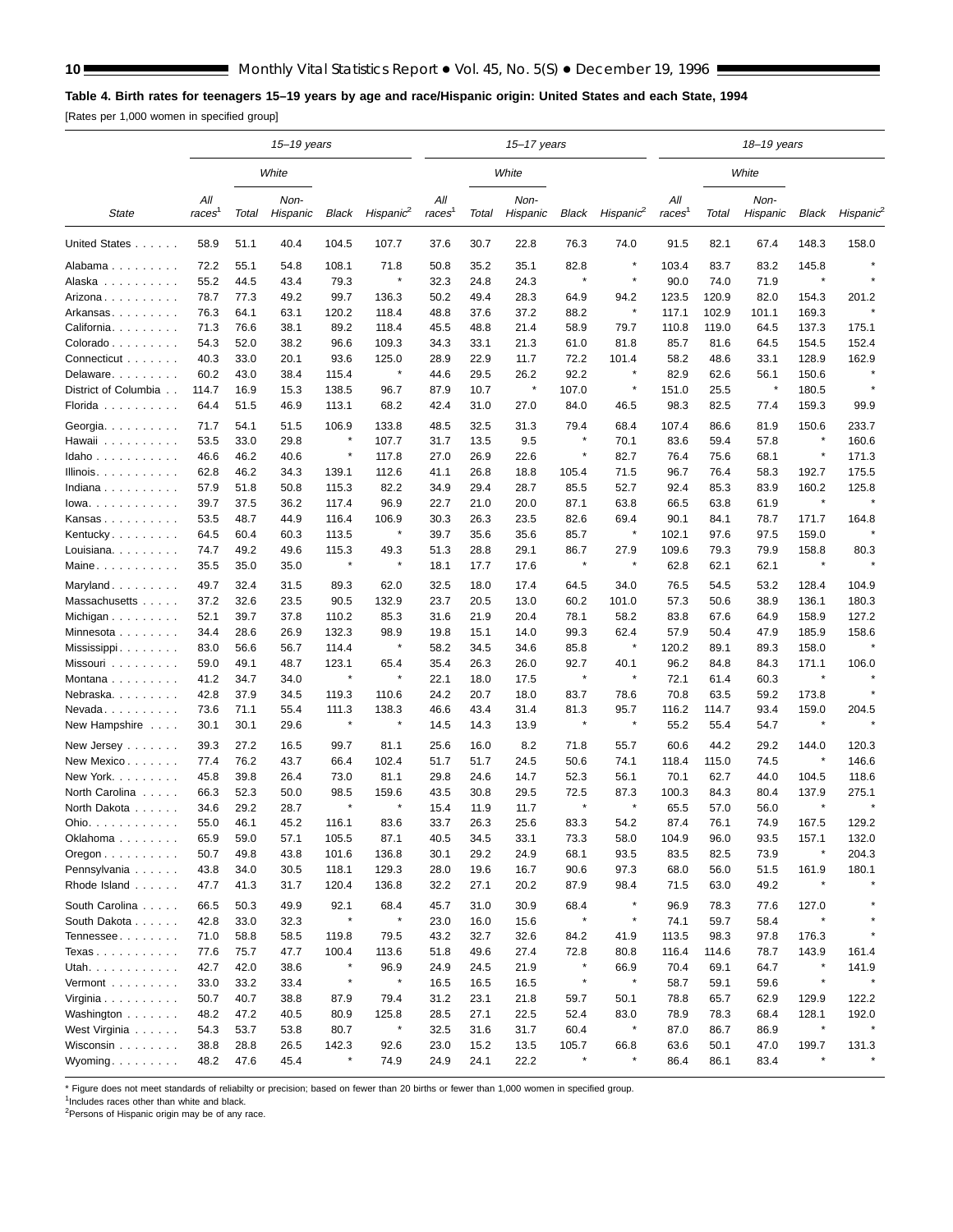#### <span id="page-10-0"></span>**Table 5. Birth rates for teenagers 15–19 years—Actual and standardized: United States and each State, 1994**

[Rates per 1,000 women aged 15–19 years]

|                                                  | Actual rate | Standardized rate <sup>1</sup> | Percent difference   |
|--------------------------------------------------|-------------|--------------------------------|----------------------|
| United States                                    | 58.9        | 58.9                           | $\sim$ $\sim$ $\sim$ |
|                                                  | 72.2        | 63.6                           | $-12.0$              |
|                                                  | 55.2        | 55.4                           | 0.2                  |
|                                                  | 78.7        | 71.1                           | $-9.7$               |
| Arkansas                                         | 76.3        | 78.0                           | 2.3                  |
| California                                       | 71.3        | 56.5                           | $-20.7$              |
| Colorado                                         | 54.3        | 56.9                           | 4.8                  |
| Connecticut                                      | 40.3        | 45.1                           | 11.8                 |
| Delaware                                         | 60.2        | 62.7                           | 4.2                  |
| District of Columbia                             | 114.7       | 43.9                           | -61.7                |
| Florida                                          | 64.4        | 59.2                           | $-8.1$               |
|                                                  | 71.7        | 68.9                           | $-3.8$               |
|                                                  | 53.5        | 44.6                           | $-16.5$              |
|                                                  | 46.6        | 55.1                           | 18.3                 |
| Illinois $\ldots \ldots \ldots \ldots \ldots$    | 62.8        | 59.3                           | $-5.6$               |
| Indiana                                          | 57.9        | 63.2                           | 9.1                  |
| $lowa$                                           | 39.7        | 57.0                           | 43.8                 |
|                                                  | 53.5        | 63.7                           | 19.1                 |
|                                                  | 64.5        | 67.5                           | 4.7                  |
| Louisiana                                        | 74.7        | 58.9                           | $-21.1$              |
| Maine $\ldots \ldots \ldots \ldots \ldots$       | 35.5        | 42.1                           | 18.4                 |
| Maryland                                         | 49.7        | 42.9                           | $-13.7$              |
| Massachusetts                                    | 37.2        | 47.8                           | 28.5                 |
| Michigan. $\ldots$ .                             | 52.1        | 54.8                           | 5.3                  |
|                                                  | 34.4        | 54.3                           | 58.1                 |
| Mississippi $\ldots \ldots \ldots \ldots \ldots$ | 83.0        | 62.2                           | $-25.0$              |
| Missouri                                         | 59.0        | 61.5                           | 4.1                  |
| Montana                                          | 41.2        | 43.9                           | 6.4                  |
| Nebraska                                         | 42.8        | 60.2                           | 40.6                 |
|                                                  | 73.6        | 75.1                           | 2.0                  |
| New Hampshire                                    | 30.1        | 35.6                           | 18.0                 |
| New Jersey                                       | 39.3        | 37.2                           | $-5.4$               |
| New Mexico $\dots\dots\dots\dots\dots\dots$      | 77.4        | 59.4                           | -23.3                |
| New York                                         | 45.8        | 41.3                           | $-9.9$               |
| North Carolina                                   | 66.3        | 72.2                           | 9.0                  |
| North Dakota                                     | 34.6        | 41.7                           | 20.7                 |
|                                                  | 55.0        | 59.8                           | 8.7                  |
| Oklahoma                                         | 65.9        | 69.5                           | 5.5                  |
|                                                  | 50.7        | 65.0                           | 28.1                 |
| Pennsylvania                                     | 43.8        | 56.2                           | 28.5                 |
| Rhode Island                                     | 47.7        | 64.2                           | 34.6                 |
| South Carolina                                   | 66.5        | 58.0                           | $-12.8$              |
| South Dakota.                                    | 42.8        | 45.7                           | 6.9                  |
| Tennessee                                        | 71.0        | 69.5                           | $-2.0$               |
|                                                  | 77.6        | 63.5                           | $-18.2$              |
|                                                  | 42.7        | 52.4                           | 22.6                 |
| $Vermont$                                        | 33.0        | 32.3                           | $-2.2$               |
|                                                  | 50.7        | 50.1                           | $-1.2$               |
| Washington                                       | 48.2        | 57.9                           | 20.1                 |
| West Virginia                                    | 54.3        | 52.3                           | $-3.6$               |
| Wisconsin                                        | 38.8        | 55.2                           | 42.2                 |
| Wyoming $\ldots \ldots \ldots \ldots \ldots$     | 48.2        | 49.1                           | 1.9                  |

. . . Category not applicable.<br><sup>1</sup>Standardized by direct standardization with distribution of the U.S. population of women aged 15–19 years by race and Hispanic origin for 1994 as standard population; see [Technical notes.](#page-11-0)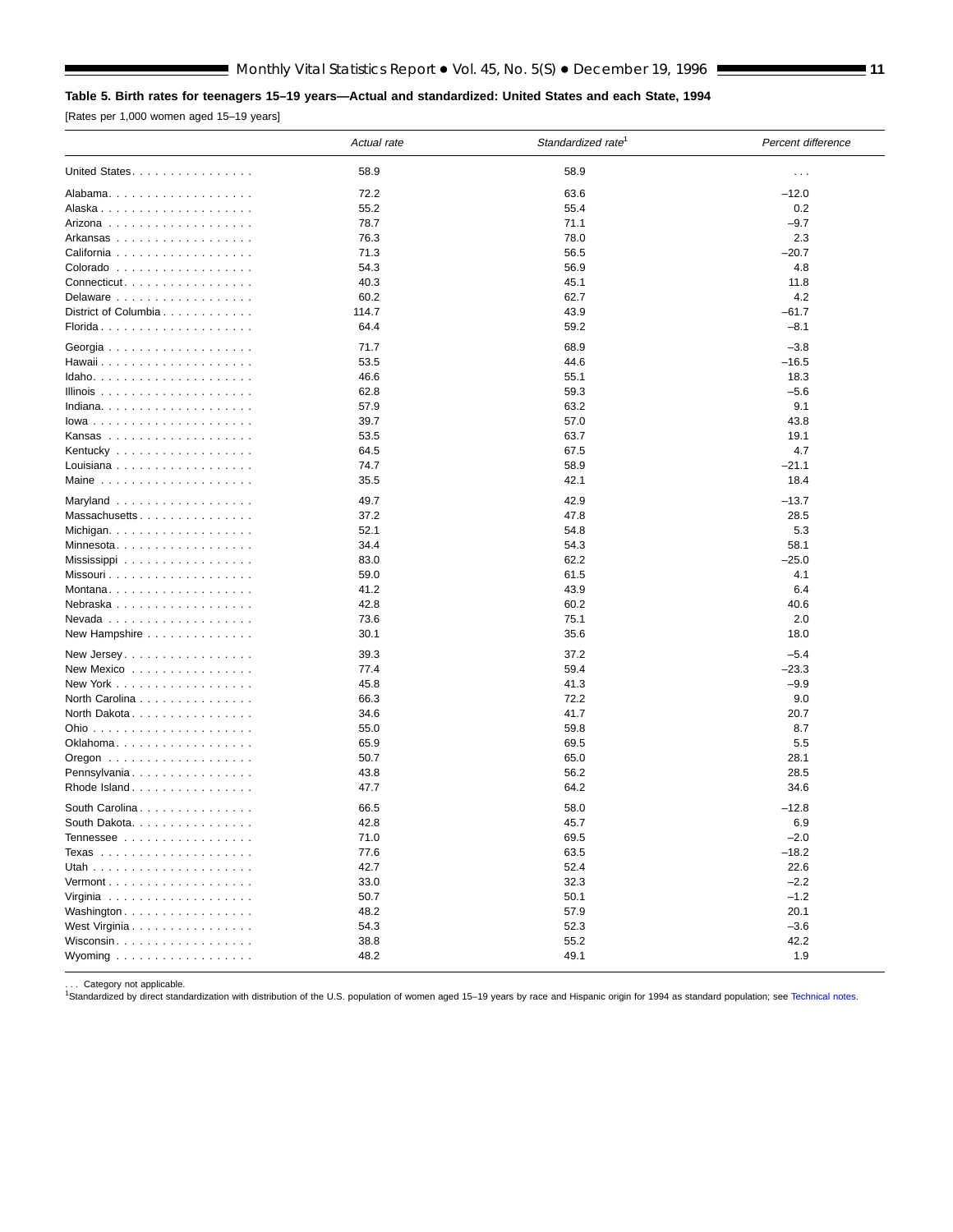## <span id="page-11-0"></span>**Technical notes**

#### **Sources of data**

Data shown in this report for 1994 are based on 100 percent of the birth certificates in all States and the District of Columbia. The data are provided to the National Center for Health Statistics (NCHS) through the Vital Statistics Cooperative Program (VSCP).

#### **Race**

Beginning with the 1989 data year, NCHS is tabulating its birth data primarily by race of the mother. In 1988 and prior years, births were tabulated by the race of the child, which was determined from the race of the parents as entered on the birth certificate.

Trend data by race shown in this report are by race of mother for all years beginning with the 1980 data year. The factors influencing the decision to tabulate births by race of the mother have been discussed in detail in a previous report (15). They include the recent revision of the birth certificate, effective with the 1989 data year, which includes many more health questions that are directly associated with the mother in addition to many other items on the birth certificate for more than two decades. In all these instances, it is more appropriate to tabulate births by the mother's race. A second factor has been the increasing incidence of interracial parentage. In 1994, 4.4 percent of births were to parents of different races compared with just 1.7 percent in 1974. The third factor influencing the decision to tabulate births by race of mother is the growing proportion of births with race of father not stated, 16 percent in 1994 compared with 9 percent in 1974. This reflects the increase in the proportion of births to unmarried women; in many such cases, no information is reported on the father. These births are already assigned the race of the mother because there is no alternative.

Birth rates for American Indian teenagers and Asian or Pacific Islander teenagers are not included in this report. These two population groups are relatively small and tend to be highly concentrated geographically, which makes it possible to compute meaningful rates for only a few States.

#### **Hispanic origin**

Hispanic origin of the mother is reported and tabulated independently of race. Thus persons of Hispanic origin may be of any race. In 1994, 91 percent of women of Hispanic origin were reported as white (1).

#### **Population denominators**

Birth rates for 1991–94 shown in this report are based on populations estimated as of July 1 for each year; rates for 1990 are based on populations enumerated as of April 1, 1990. The population estimates have been published by the U.S. Bureau of the Census (1,2) and are based on the 1990 census counts by race and age that were modified to be consistent with Office of Management and Budget racial categories and historical categories for birth data, and in the case of age, to reflect age as of the census reference date. The modification procedures are described in detail in a census report (16).

In computing birth and fertility rates for the Hispanic population, births with origin of mother not stated are included with non-Hispanic births rather than being distributed. Thus, rates for the U.S. Hispanic population are underestimates of the true rates to the extent that the births with origin not stated  $(1.1)$  percent) were actually to Hispanic mothers. The origin of the mother was imputed for population counts when it was not stated. The effect on the rates is believed to be small.

#### **Computation of rates**

Rates were not computed if there were fewer than 20 births in the numerator or fewer than 1,000 women in the specified group in the denominator. An asterisk is shown in place of the rate.

Rates by Hispanic origin shown in [table 3](#page-8-0) for 1990 are based on a reporting area consisting of 48 States and the District of Columbia that reported Hispanic origin on the birth certificate in 1990. Data were not available for Oklahoma and New Hampshire; it is estimated that 99.6 percent of the Hispanic population lived in the reporting area (17). Rates for 1991–92 are based on all States except New Hampshire. It is estimated that more than 99.9 percent of the U.S. Hispanic population lived in the reporting area. Beginning in 1993, Hispanic origin was reported by all States. Given that more than 99 percent of the Hispanic origin population lived in the reporting area for 1990–92, the addition of Oklahoma and New Hampshire should not have affected the trends in the birth rates (17).

To eliminate the effect of differences among States in the distributions of the populations by race and Hispanic origin on the State birth rates, standardized birth rates were computed for 1994. The direct method of standardization was used. The 1994 distribution of the U.S. population of women aged 15–19 years by race and Hispanic origin was used as the standard population in this procedure.

#### **Random variation and relative standard error**

Although the birth data in this report for births since 1985 are not subject to sampling error, they may be affected by random variation in the number of births involved. When the number of events is small (perhaps less than 100) and the probability of such an event is small, considerable caution must be observed in interpreting the data. Events of rare nature may be assumed to follow a Poisson probability distribution. For this distribution, a simple approximation may be used to estimate the error as follows:

If *N* is the number of births and *R* is the corresponding rate, the chances are 19 in 20 that

1. The ''true'' number of events lies between

$$
N-2\sqrt{N}
$$
 and  $N+2\sqrt{N}$ 

2. The ''true'' rate lies between

$$
R-2\frac{R}{\sqrt{N}} \text{ and } R+2\frac{R}{\sqrt{N}}
$$

If the rate  $R_1$  corresponding to  $N_1$  events is compared to the rate  $R_2$  corresponding to  $N_2$  events, the difference between the two rates may be regarded as statistically significant if it exceeds

$$
2\sqrt{\frac{R_1^2}{N_1}+\frac{R_2^2}{N_2}}
$$

For example, the teenage birth rate for Maine for 1994 was 35.5 births per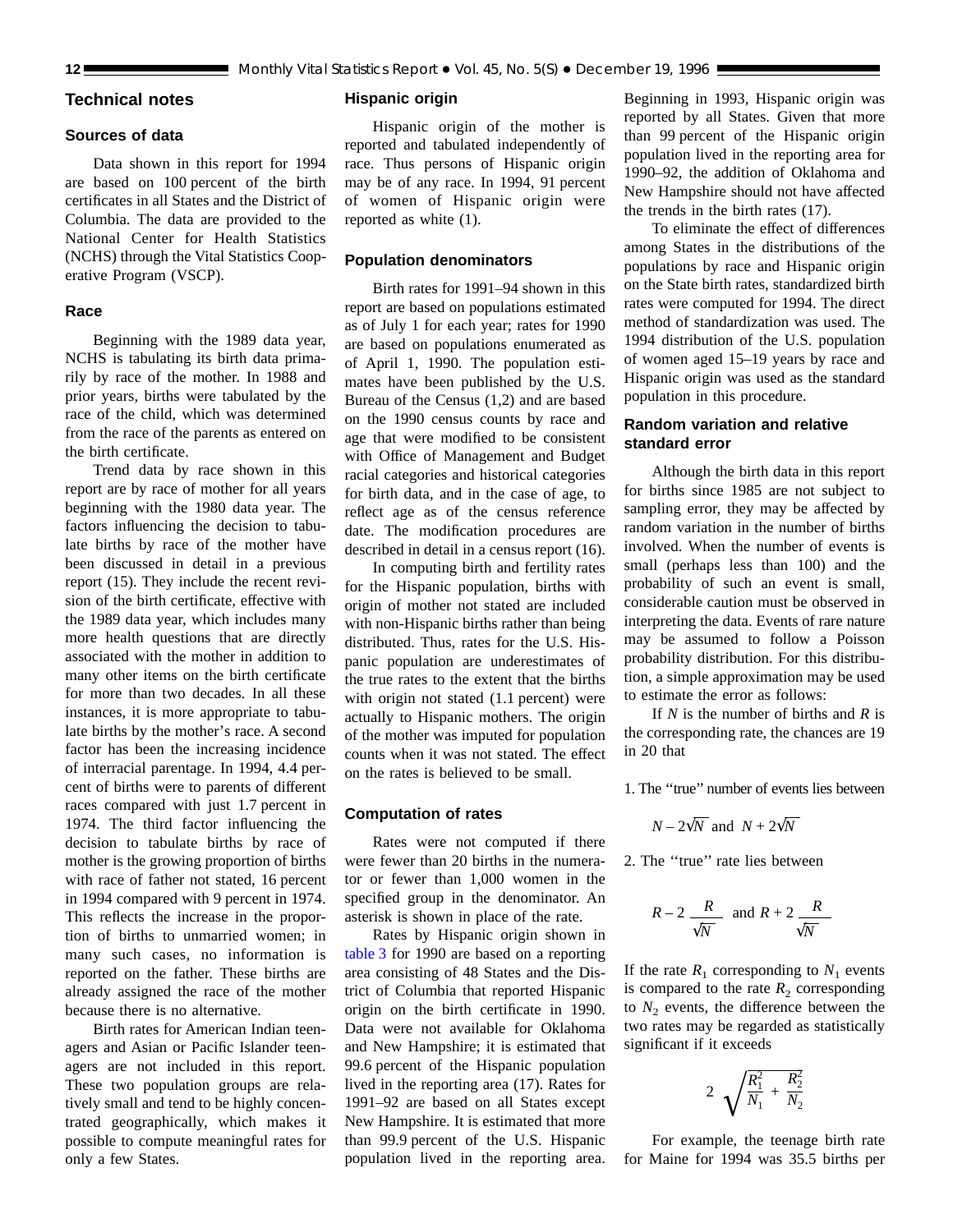1,000 women 15–19 years of age and this rate was based on 1,459 recorded births. Given prevailing conditions, the chances are 19 in 20 that the ''true'' or underlying birth rate for Maine lies between 33.6 and 37.4 per 1,000 women 15–19 years of age. The 1991 teenage birth rate for Maine was 43.5 based on 1,805 recorded births. The difference between the rates is 8.0, which is more than twice the standard error of the difference

$$
\sqrt{\frac{\left(35.5\right)^2}{1459}+\frac{\left(43.5\right)^2}{1805}}
$$

of the two rates that is computed to be 2.8. From this, it is concluded that the difference between the teenage birth rate in 1991 and 1994 is statistically significant.